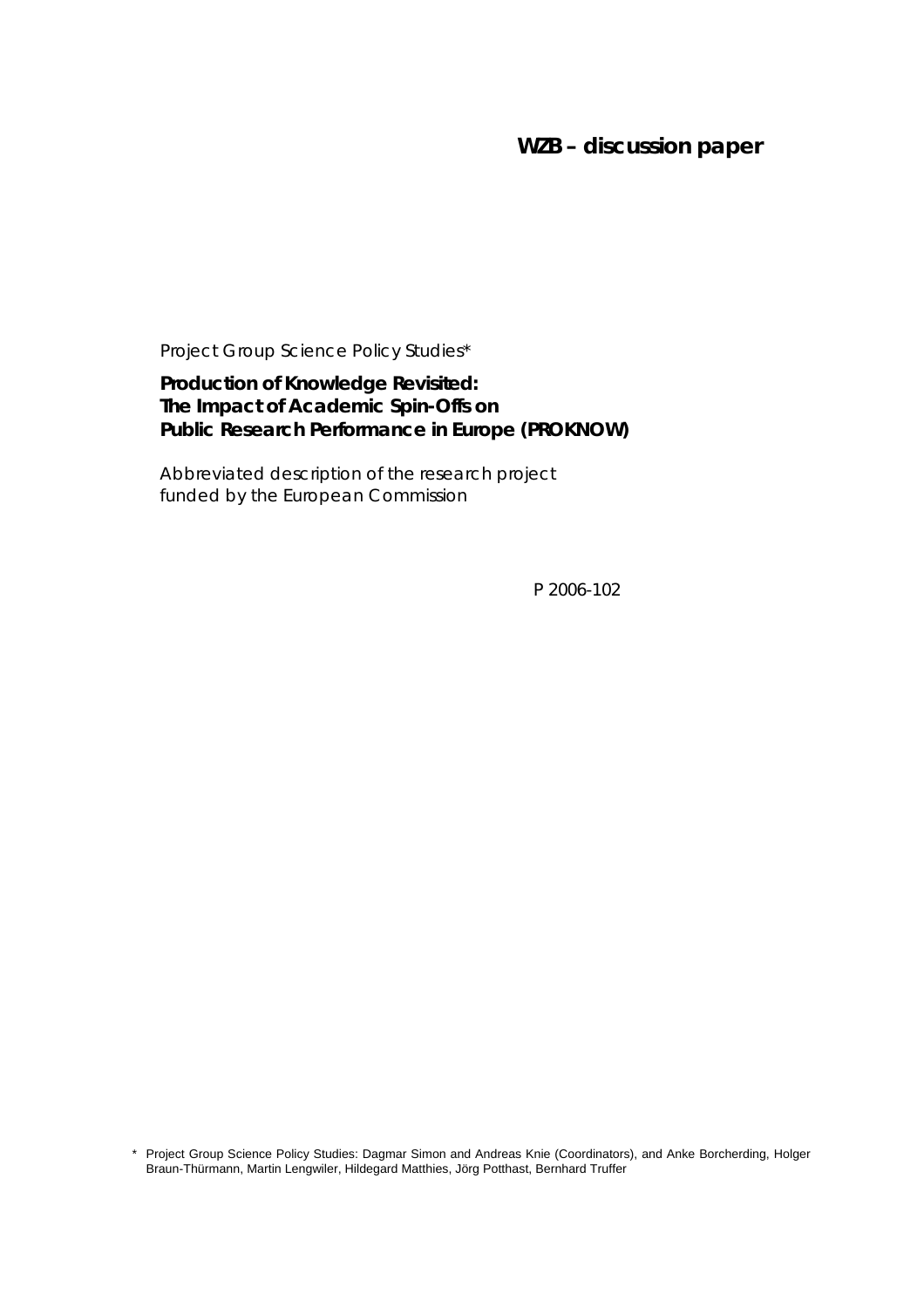Published within the PROKNOW series on science policy studies. PROKNOW is an EU funded research project, hosted by the Project Group Science Policy Studies in the office of the WZB president.

www.proknow-eu.de

#### **ZITIERWEISE/CITATION:**

Project Group Science Policy Studies

**Production of Knowledge Revisited: The Impact of Academic Spin-Offs on Public Research Performance in Europe (PROKNOW)**  Description of the research project funded by the European Commission

*Discussion Paper P 2006-102* 

Wissenschaftszentrum Berlin für Sozialforschung (2006)

Beim Präsidenten **In the office of the WZB president** 

Projektgruppe Wissenschaftspolitik Project Group Science Policy Studies

**Wissenschaftszentrum Berlin für Sozialforschung gGmbH (WZB) Reichpietschufer 50, D-10785 Berlin Telefon: +49 30 25491-201, Fax: +49 30 25491-209 www.wz-berlin.de/ag/wp**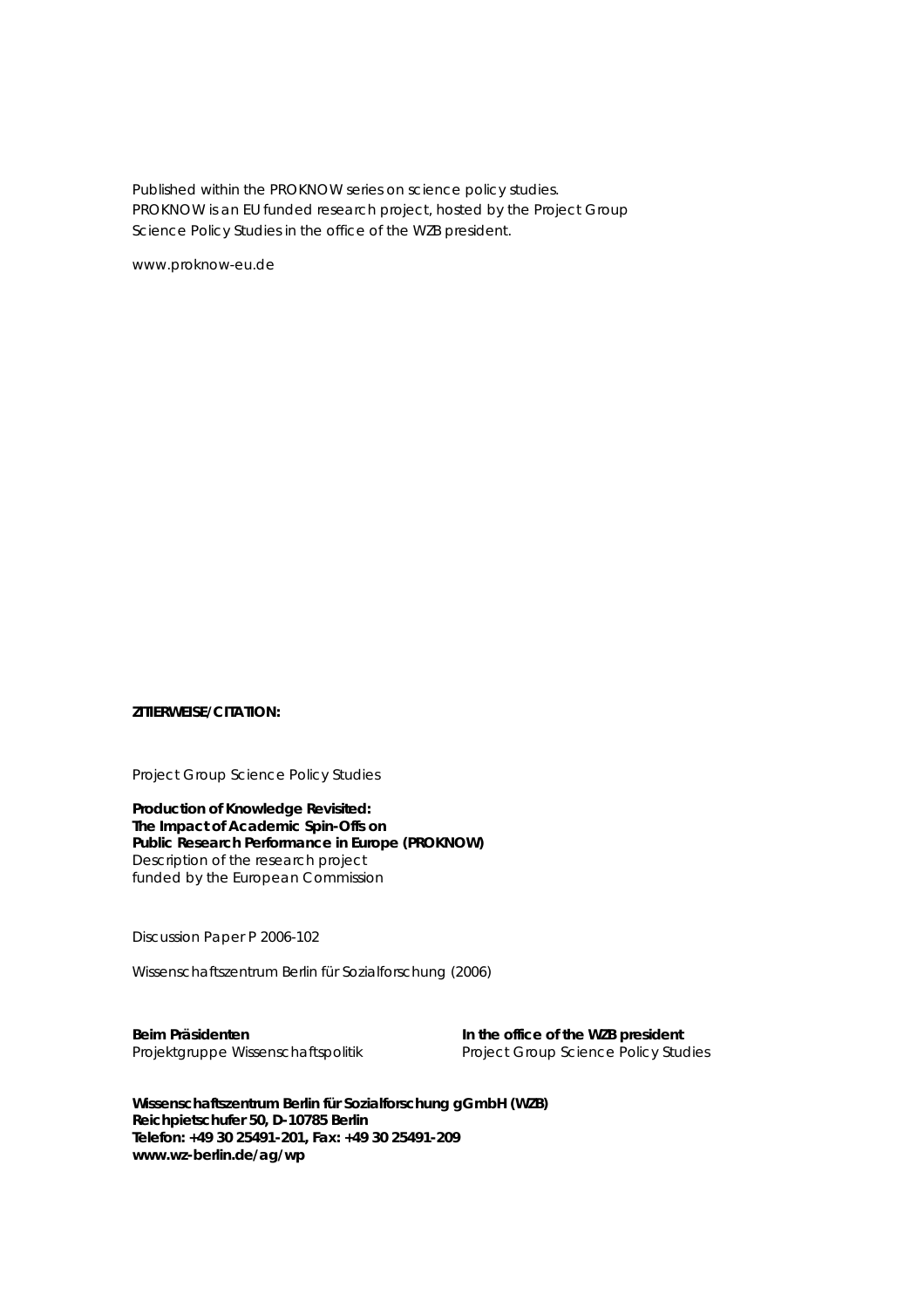#### **Abstract**

The EU-funded project *Production of Knowledge Revisited: The Impact of Academic Spin-Offs on Public Research Performance in Europe (PROKNOW)* aims at analysing the interactions between public research institutions and academic spin-offs focussing on the impact of entrepreneurial activities on the academic research system. Based upon approaches in organisational sociology, science policy studies and science studies and analysing the gains and losses of spin-off activities for public research institutions, PROKNOW examines the relevance of public and private forms of knowledge in innovative processes of knowledge production. Academic spin-offs often epitomise innovative forms of knowledge production and are thus an exemplary topic to study innovation processes in the interaction of science, economy and society. PROKNOW proposes a European-wide comparison of research institutions in seven countries, including the three biggest research systems, Germany, France and the UK, and the  $$ often considered to be innovative – systems of the Netherlands, Switzerland and Finland, and the associated candidate country Bulgaria. Institutionally, PROKNOW analyses different forms of public sector research institutions, university and extrauniversity institutions. In terms of economic sectors, the project focuses on life sciences, information sciences and nanotechnology. Thus, PROKNOW can help provide the institutional and organisational conditions for a profitable interaction between public research institutions and academic spin-offs.

#### **Zusammenfasssung**

Das Eu-geförderte Projekt *Production of Knowledge Revisited: The Impact of Academic Spin-Offs on Public Research Performance in Europe (PROKNOW)* analysiert Interaktionen zwischen öffentlichen Forschungseinrichtungen und deren akademischen Ausgründungen ("Spin-offs") und hat dabei die Folgen der unternehmerischen Aktivitäten auf das akademische Forschungssystem im Fokus. Auf der Grundlage von Ansätzen aus der Organisationssoziologie und der neueren Wissenschaftsforschung fragt das Projekt nach Gewinnen und Verlusten von Spin-off-Aktivitäten für öffentliche Forschungseinrichtungen und leistet damit einen Beitrag zur Erforschung zum Verhältnis öffentlicher und privater Wissensformen in innovativen Prozessen der Wissensproduktion. Anhand von akademischen Ausgründungen lassen sich Innovationsprozesse als Interaktion von Wissenschaft, Wirtschaft und Gesellschaft in exemplarischer Weise untersuchen. PROKNOW wird einen europaweiten Vergleich der Forschungseinrichtungen in sieben Ländern unternehmen. Ausgewählt wurden die drei größten Forschungssysteme, Deutschland, Frankreich und Großbritannien sowie die vielfach als innovativ eingeschätzten Systeme der Niederlande, der Schweiz und Finnlands und des EU-Beitrittskandidaten Bulgarien, die jeweils für avancierte Ansätze stehen. Dabei wird PROKNOW verschiedene Formen von öffentlichen Forschungseinrichtungen, universitäre und außeruniversitäre Einrichtungen analysieren. Das Projekt wird sich auf die Bereiche Biowissenschaften, Informations- und Nanotechnologien konzentrieren. Damit kann PROKNOW dazu beitragen, die institutionellen und organisatorischen Rahmenbedingungen für eine fruchtbare Interaktion von öffentlichen Forschungseinrichtungen und akademischen Spin-offs zu optimieren.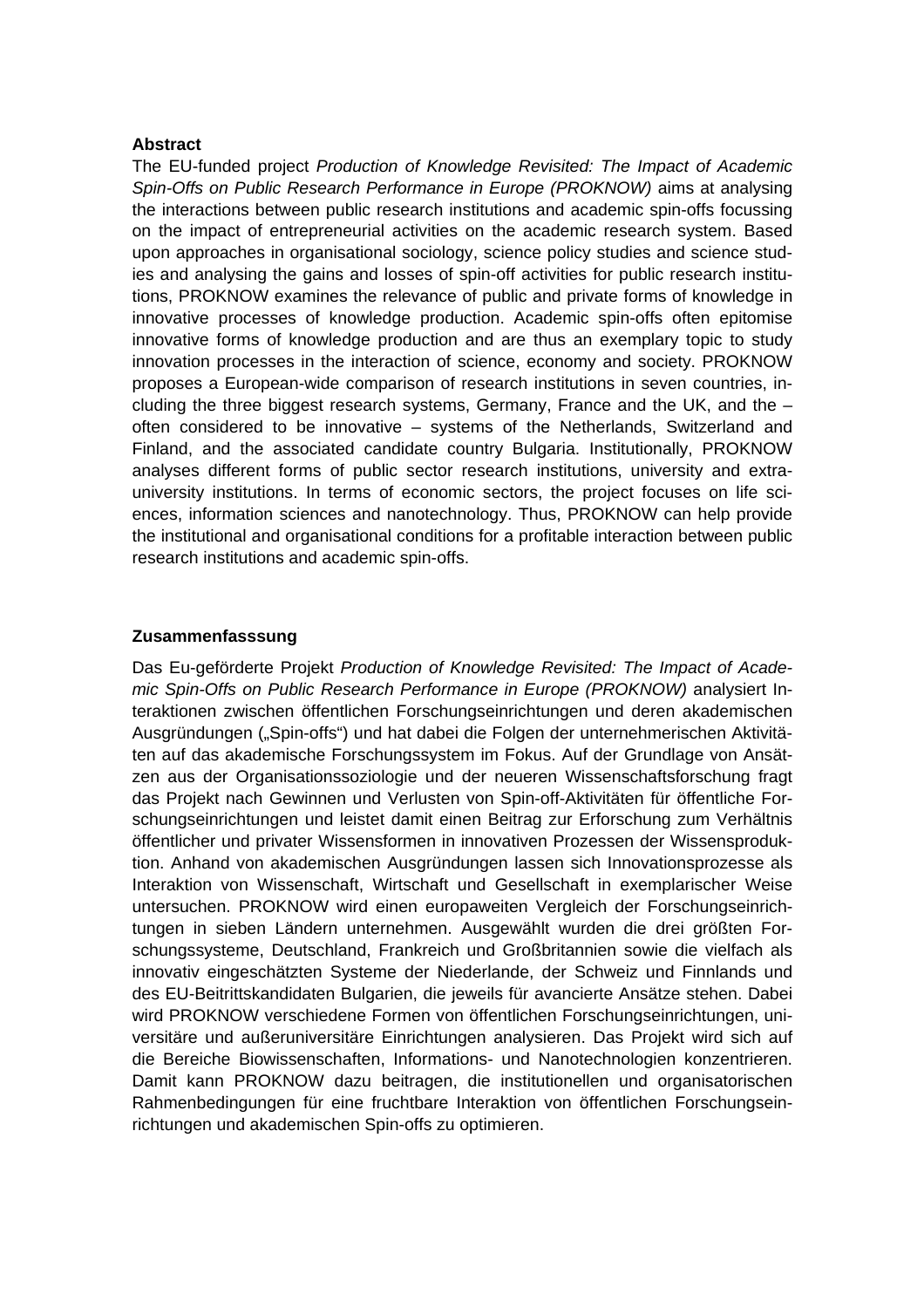### **Contents**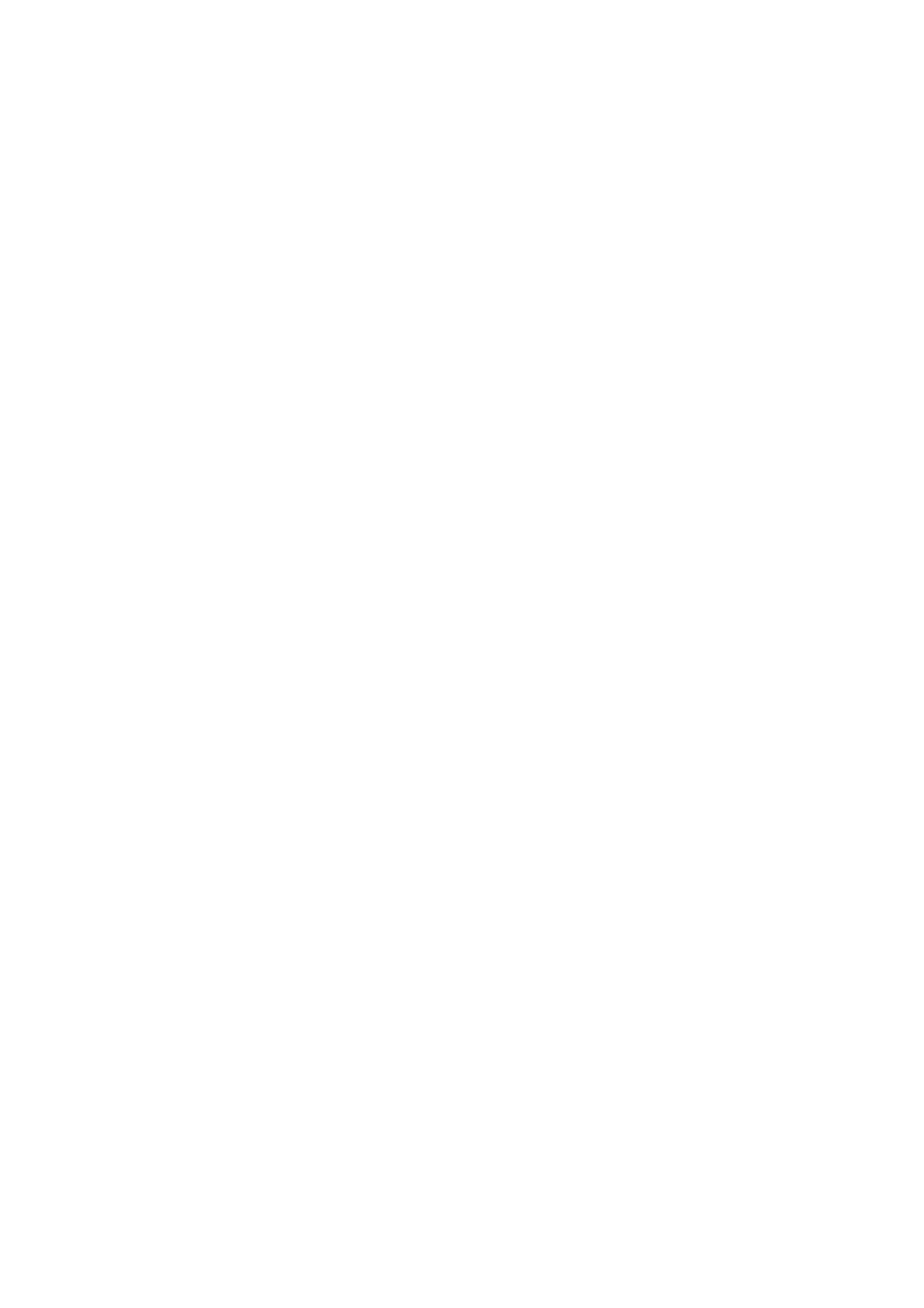### **1. Science policy objectives of the project**

The production of scientific knowledge is a key economic resource of the modern knowledge-based European society. However, given the significance of this strategic resource, we still know comparably little about the functionalities and work practices of highly differentiated research systems. There are still relatively few empirical findings about the supposed interactions and interdependencies between different, public and private, actors in the innovation process. Also, the consequences of more interactive forms of innovation for public research systems and science policy regimes have not been adequately reflected.

The project PROKNOW<sup>\*</sup> therefore aims at analysing the interactions between public research institutions and academic spin-offs in order to assess the impact of entrepreneurial activities on the academic research system. Analysing the gains and losses of spin-off activities for public research institutions, PROKNOW examines the relevance of public and private forms of knowledge in innovative processes of knowledge production. Recent research has pointed out that entrepreneurial or spin-off activities of public research institutions epitomise innovative forms of knowledge production and are thus an exemplary topic for the study of innovation processes in the interaction of science, economy and society. PROKNOW draws on these studies but takes a different approach. It not only focuses on the university or higher education sector, but examines the complete public research system, including the extra-university research sector (such as big science institutions or academies). Moreover, in contrast to research concerned with the founding and prospering conditions for spin-offs, this project shifts the focus back to public research institutions and studies the multiple impacts and consequences of entrepreneurial activities on public sector institutions. Finally, on a theoretical level, the project refers to approaches at the crossroads of science policy studies, science studies, and organisational studies, which differ from the economic approaches prevalent in the literature.

Science policy is still struggling with the problem of how to improve the transfer processes at the interface of science-industry relations. How can the production of socially

 $\overline{a}$ 

<sup>\*</sup> PROKNOW is co-ordinated by Dagmar Simon and Andreas Knie (WZB), "*Project Group Science Policy Studies*". Within the *WZB*, the Project Group is part of the office of the WZB president. Partners in the project are *OFCE-DRIC* (Observatoire Français des Conjonctures Economiques); *SPRU* (Science and Technology Policy Research), University of Sussex, United Kingdom; *VTT* Technical Research Centre of Finland; The Center for Higher Education Policy Studies (*UT/CHEPS*) of the University of Twente, the Netherlands; The Institute of Sociology at the Bulgarian Academy of Sciences *IS-BAS;* The Centre for Innovation Research in the Utility Sector (CIRUS) within the Swiss Federal Institute for Environmental Science and Technology, *EAWAG.*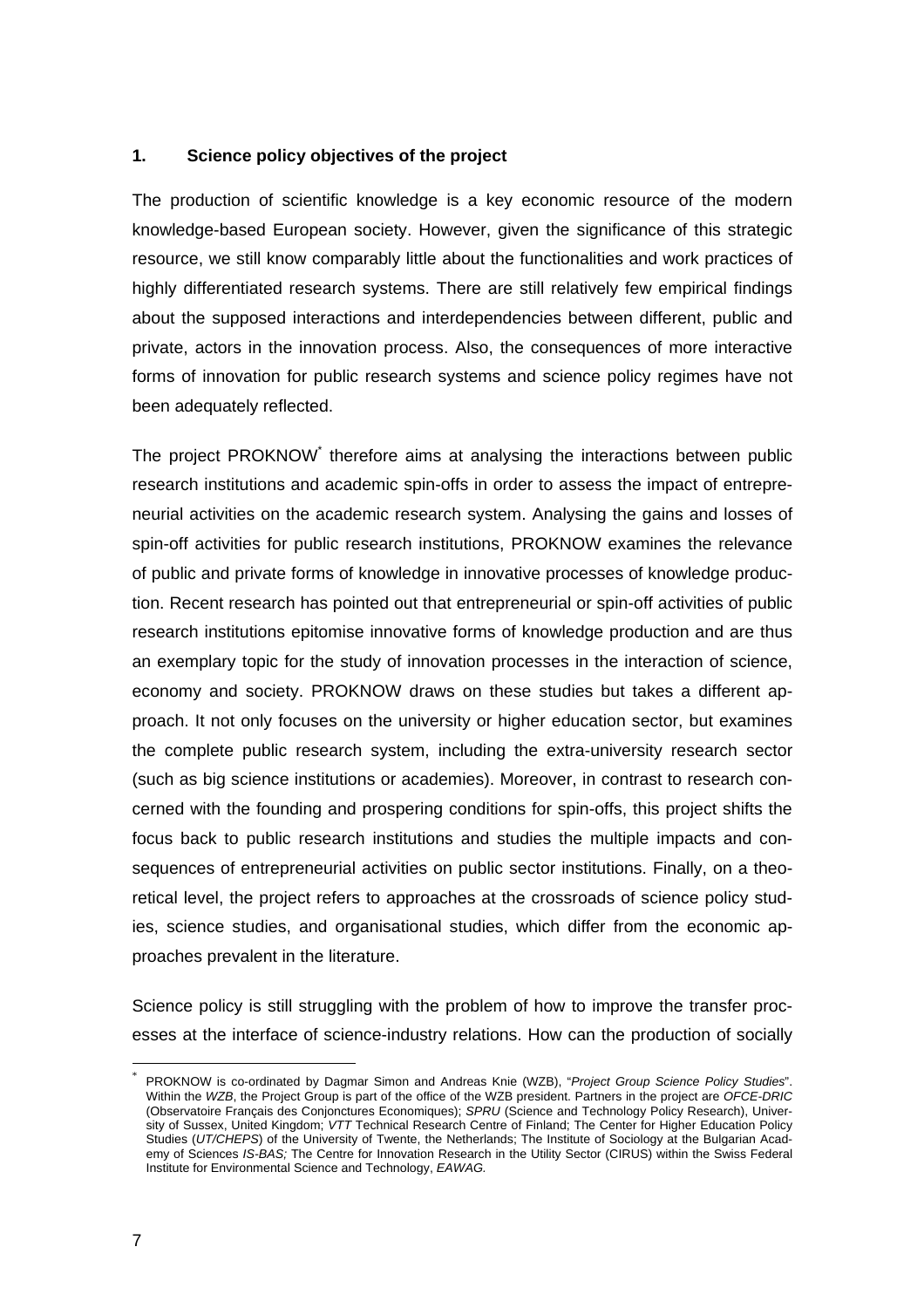and economically relevant knowledge in academic research institutions be accelerated, and the quality of knowledge production improved, without restricting the relatively autonomous governance structures of the public research system? Commercial spinoff-activities by university and extra-university research institutions are highly interesting phenomena because, in these cases, public research institutions leave their own reference system in order to submit the results of their endeavours to the commercial logic of profitability. Current research on academic spin-offs has usually focused on their relevance for the labour market and on their founding conditions. During the years of the new economy boom, entrepreneurial activities have reached a peak, thus raising expectations that were often disappointed after 2001, both in terms of the number of formation of companies and of workplaces generated. Analogous to conventional startups, the number of newly founded spin-offs has declined throughout Europe since 2001. Thus, the economic potential of spin-offs has recently been reassessed and deemed more moderate.

PROKNOW principally focuses on the effects and repercussions of academic spin-offs on public research institutions (higher education and extra-university institutions acting as parent organisations). The actual effects of spin-offs on the orientation, positioning, and capacities of public research institutions are hardly known. Some scattered evidence is offered in the growing system of research assessments, as in evaluations, rankings or ratings that include spin-offs as part of their indicators. However, this information remains incoherent and far from a systematic assessment of the role of spinoffs for the processes of quality assurance and control.

The topic of PROKNOW is also relevant on a general science policy level. Academic spin-offs offer an empirical phenomenon to study the interfaces and crossovers between the public and private research sectors. In this boundary context, scientific and economic orientations and reference systems are linked together in an experimental form and for a limited time horizon. The interactions between public and private organisations offer concrete insights into the otherwise mostly anonymous processes of diffusion and validation of scientific knowledge. By founding spin-offs, the parenting research institutions voluntarily launch a self-organised, non-scientific process of validation. Thus, the examination of spin-offs and their interactions with public research institutions from a sociological and science studies perspective opens a new "window" to examine the changing research and validation practices.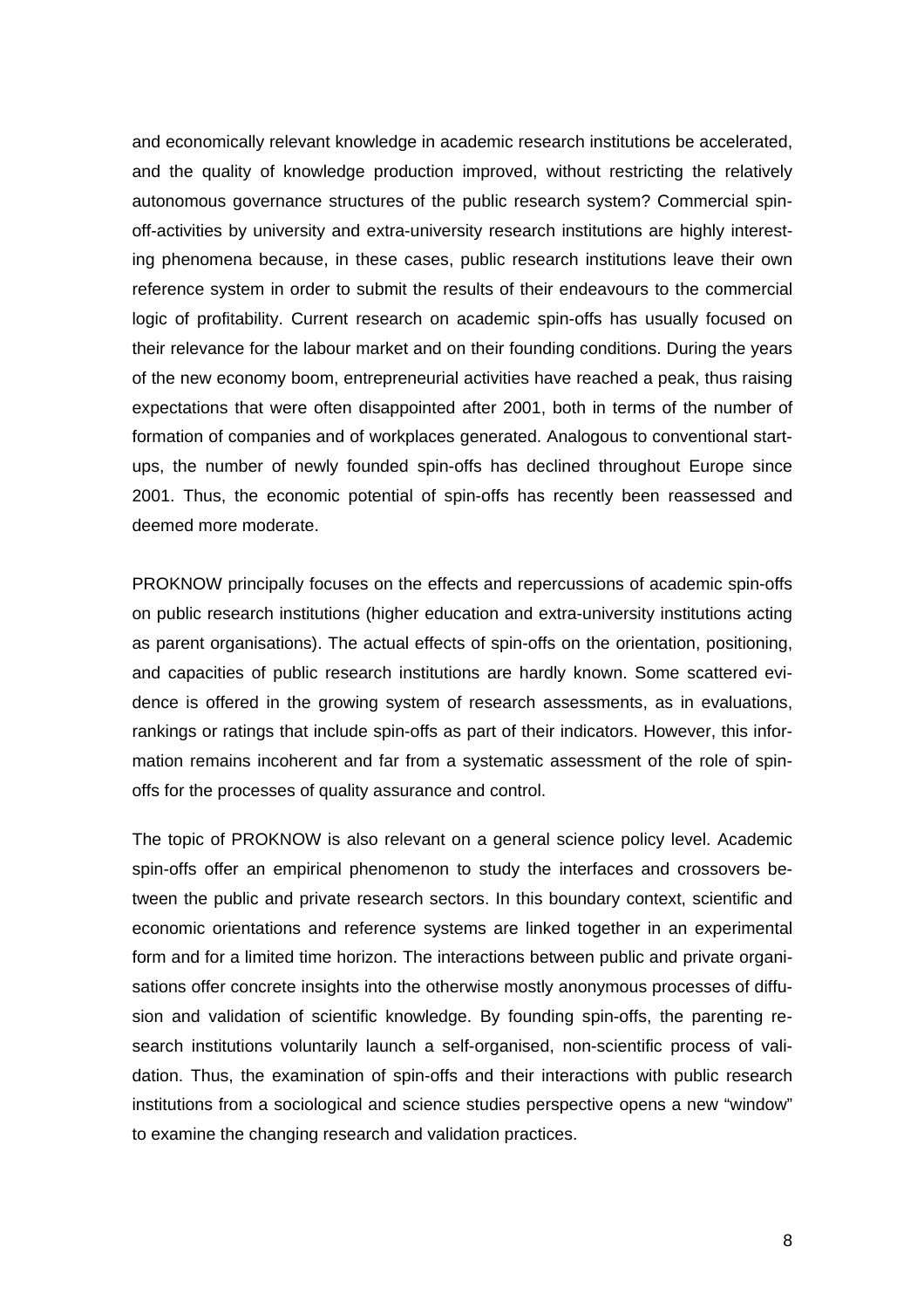#### **2. Research questions and hypotheses**

The foremost goal of the project is to examine the positive and negative effects of entrepreneurial activities on the parenting institutions. Regarding the positive effects, the project analyses the extent to which spin-offs contribute to enlarging the capacities and sharpening the profile of public institutions, thereby increasing their competitiveness on the academic market. We hypothesise that the extension of the "value chain of knowledge" towards concrete opportunities of application can enable valuable feedback processes for the academic system of knowledge production. By reflecting, the product quality of research results, the scope of a scientific project can be enlarged. The pure existence of spin-offs as new distribution channels might feed back on the conception of research questions and project designs. Thus, the self-referential discursive loops and the conventionality codes of scientific research practices can be amplified, if not broken through, by the interaction with entrepreneurial organisations, without the need for external intervention and restriction of the autonomy of academic institutions.

As to the negative effects, the main question is to what extent spin-offs harm public institutions by privatising research and thus extracting competences and capacities from universities and extra-university research institutions? We hypothesise that intense interaction with private partners can lead to risks for academic institutions. Changing the reference system can negatively affect everyday research practices. A quick entrepreneurial success of spin-offs, for example, bears the danger of a "pull effect" and of a loss of scientific competences from the public to the private side if there is no strong "knowledge retention". Researchers can be attracted by entrepreneurial opportunities – not least the earning opportunities – with the result that they subordinate their activities to short-sighted economic commercialisation logic. Also, in a gender perspective, spin-off-activities can raise problems. As entrepreneurial activities are often based upon informal male networks, an institutional focus on spin-off-activities can reinforce existing gender hierarchies and obstruct the career perspectives of women in research institutions.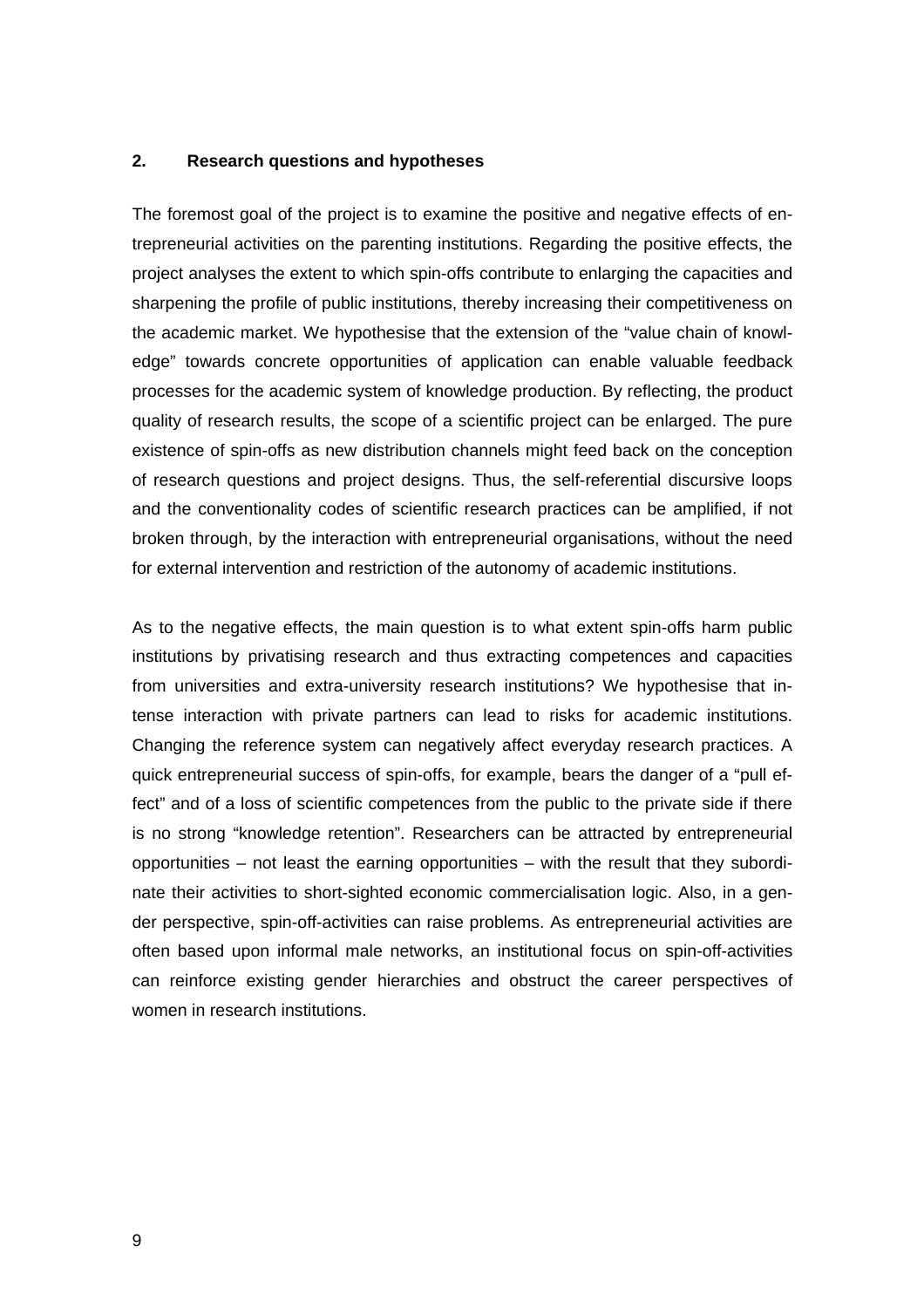### **3. Operational goal: Development of a typology**

The analysis of positive and negative effects enables us to reassess the spin-off activities in science policy discourse between the two radical interpretations: a profit or a threat to the academic system. In particular, the analysis will be carried out in four steps.

First, the partners will identify successful fields of academic spin-offs (according to national-specific circumstances) and the corresponding public research institutions (interacting with successful spin-offs). Second, the interactions between spin-offs and public research institutions (as chosen in the first step) will be identified and assessed. Third, the general performance quality of the public research institutions (as identified in the first step) will be analysed. And, finally, the spin-off-interactions of public research institutions will be compared with their general performance, analysing and appraising the relevance of spin-off-activities and interactions for the performance of public research institutions (repercussions as profit or loss for performance of institution).

This four-step analysis aims at PROKNOW's central question: What impact does the continuing relation between parenting organisations and spin-offs have on the research quality in the public sector institution? The results of this analysis should be integrated into a typology of more or less successful parent organisations. The typology will be based on the patterns of interaction and the particular benefits and losses for parenting organisations gained by these interactions. The typology of parenting organisations is not a national typology per se. It is based upon characteristics of the interaction between the two actors that are not necessarily country-specific. However, the analysis should test to what extent such circumstances still indirectly determine the quality of the interaction. This test is carried out in two steps. First, a national comparison will reveal to what extent nation-specific science policy arrangements have an impact on shaping the relations between spin-offs and parent organisations. Second, a comparison of factors across national contexts (or factors overlapping several national cases), such as organisational cultures or scientific disciplines, will be used as an alternate hypothesis to test the limits of the assumption the country-specific institutions would have on the interactions between research institutions and spin-offs. The development of this typology will be the subject of an international workshop. Based on the systematic analyses of the gains and losses for public research institutions, the project also aims to develop a system of indicators to assess and measure the influence of spin-off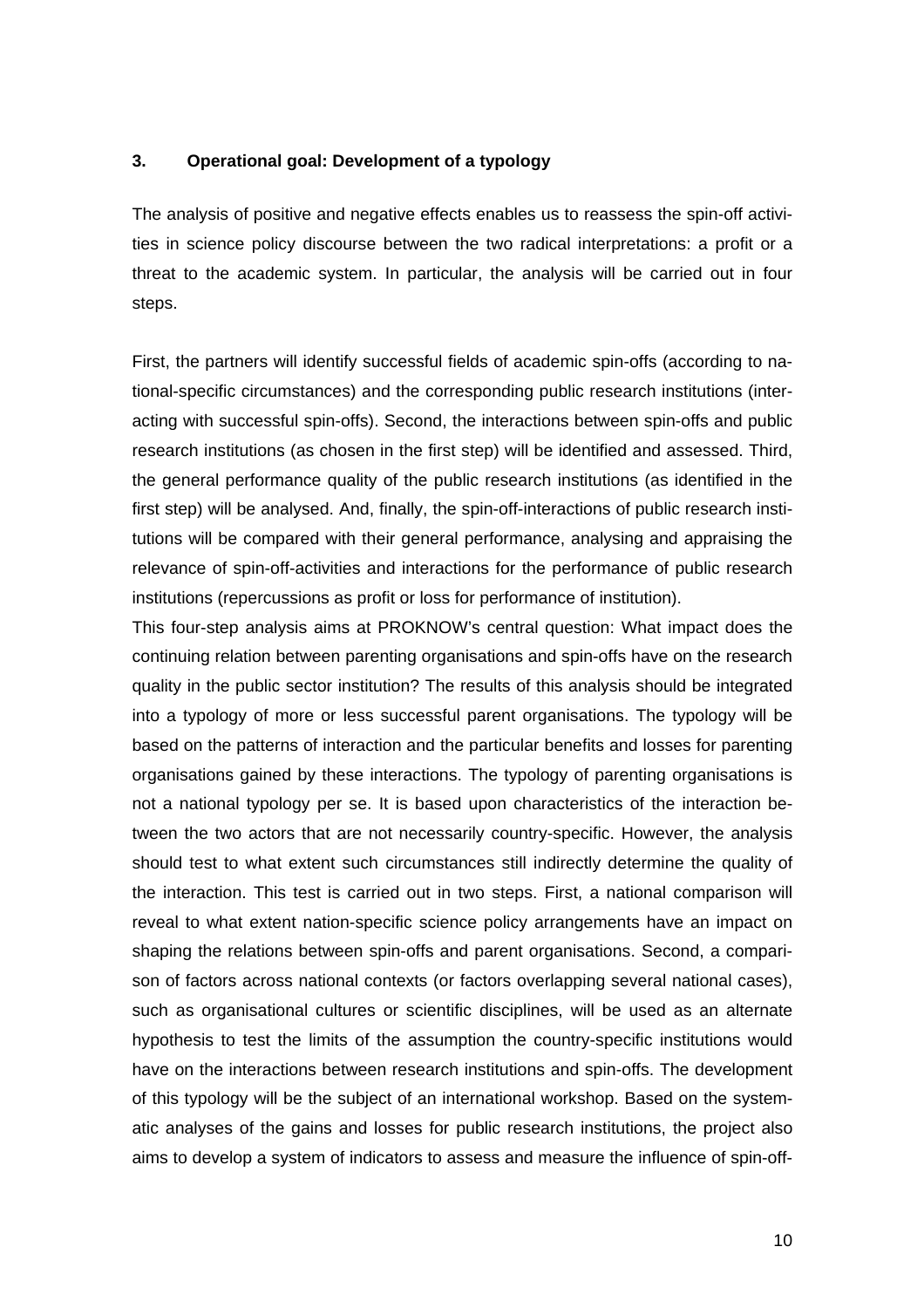cooperation on public research institutions. Finally, the project's results will include a consideration of the consequences for science policy actors. These considerations will be summed up in science policy recommendations on the national as well as the EU level.

### **4. National case studies on patterns of interaction**

The aims of PROKNOW will be achieved by carrying out case studies on parent institutions of spin-offs in seven European countries. These studies will describe the internal structure and practice as well as parts of the environment of the organisations. In terms of research sectors, the project will concentrate the analysis on life sciences, information sciences and nanotechnology. Each case of the project follows the same structure. The cases consist of the parent institutions and the cluster of successful spin-off firms founded by the parent institutions.

The number of parent institutions to be analysed in each participating country of PROKNOW differs according to the size of the organisations. In general, the standard number should be between three and five cases. If possible, the national samples should include universities and extra-university institutions in order to compare different forms of public sector research organisations.

Each case study focuses both on the performance of the parent institutions and the patterns of interaction with their fostered spin-off firms. Based on this analysis of the interaction, the relevance of the quality of interactions for the performance of public science institutions will be assessed. These analyses aim at identifying different patterns of interaction between parent institutions and their spin-offs and at building up typologies of more or less successful practices.

## **5. Definition of National Innovation Systems**

The National Innovation Systems (NIS) approach represents an analytical framework for technology- and information-based innovation processes stressing the contribution of people, enterprises and institutions. In a post-Schumpeter sense, the NIS approach understands innovation as a complex set of relationships, interactions and knowledge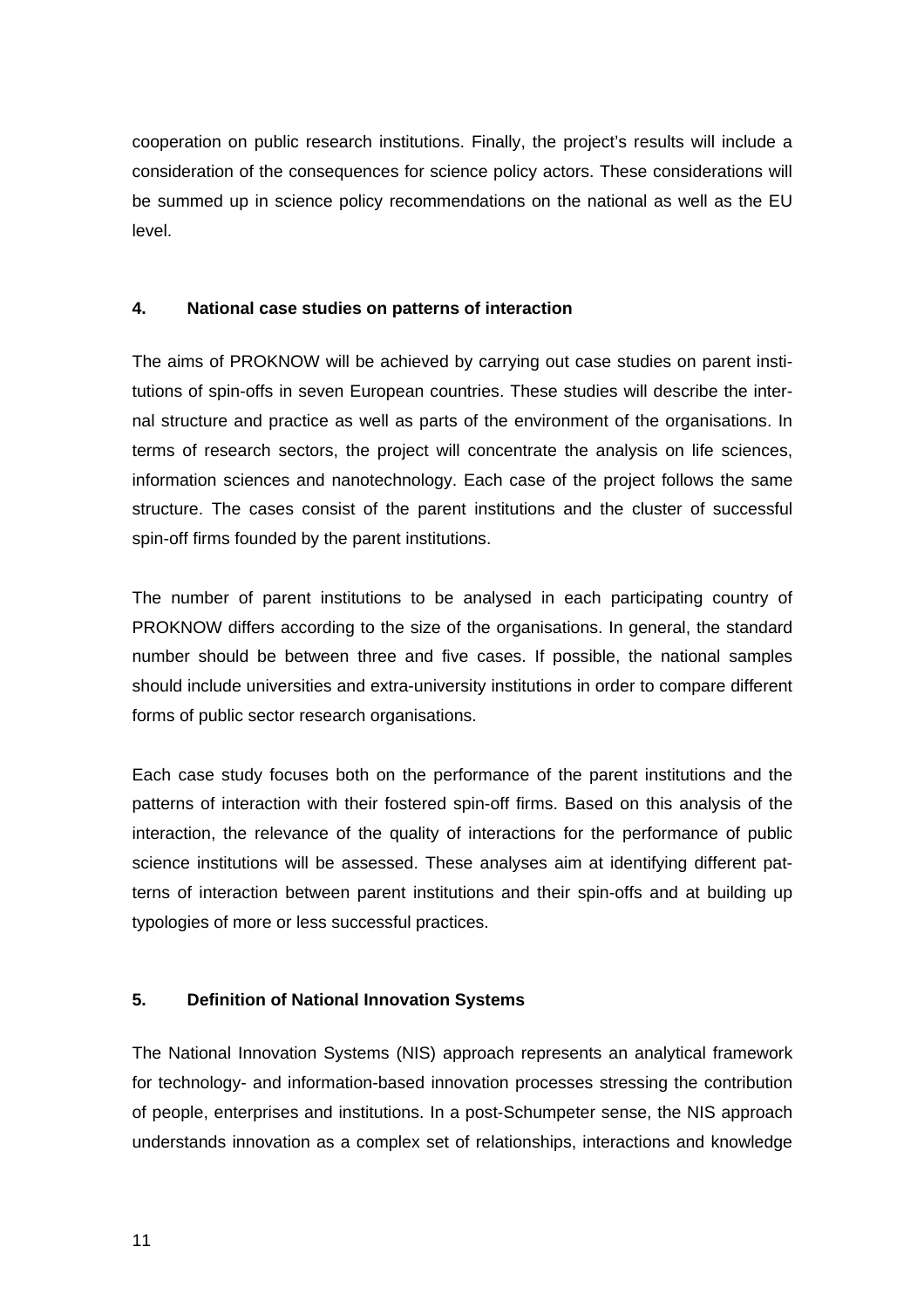transfers between actors in a system. In the analytical framework of PROKNOW, the flow of information and knowledge (also via personnel mobility) between enterprises, universities and public research institutes is particularly crucial for the understanding of NIS. Based upon a review of the relevant NIS research, the following paragraphs outline the basic characteristics of the national innovation systems of the seven countries examined in the PROKNOW project.

#### *Germany*

In Germany, the public research system is divided into two sectors, both similar in size: the university and the extra-university sector. The predominant part of the university sector is decentralised and under the authority of the *Bundesländer*. The extra-university sector consists of a heterogeneous setting of basic and applied research institutions, including the *Max-Planck-Gesellschaft*, the *Fraunhofer-Gesellschaft*, the *Helmholtz-Gemeinschaft Deutscher Forschungszentren* and the *Leibniz-Gemeinschaft*. Under these institutional conditions, regional differences (most importantly the difference between the "Alte Bundesländer" in West Germany and the "Neue Bundesländer" in East Germany, but also the division between north and south Germany) as well as the institutional pillar of the public research sector is traditionally strong in the German NIS. In the private sector, the innovation system is dominated by the strong export-oriented industrial sector and its high and advanced technological research activities (often delegated to SME's). The private sector innovation system is highly intensive (for example with an internationally high rate of patents) and focuses on the life science sector, the automobile industry and information and communication technologies.

#### *France*

The public sector part of the French NIS is marked by an institutional divide between a university and a non-university research system, similar to the research system in Germany. Essentially, the latter includes the centralised CNRS, research units from the Grandes Écoles and thematic-oriented research institutions (such as CEA, INRA, INRIA, INSERM etc.). The differences in the regulation of these public research institutions are reflected in a variety of science-industry relations and a comparable variety of types of academic spin-offs. Moreover, due to historical reasons, academic spin-offs cannot count on an established entrepreneurial culture at public institutions. For a long time, France was characterised by a philosophy of encouraging national industrial champions (the 'Grandes Programmes' philosophy) underlined by the overlapping in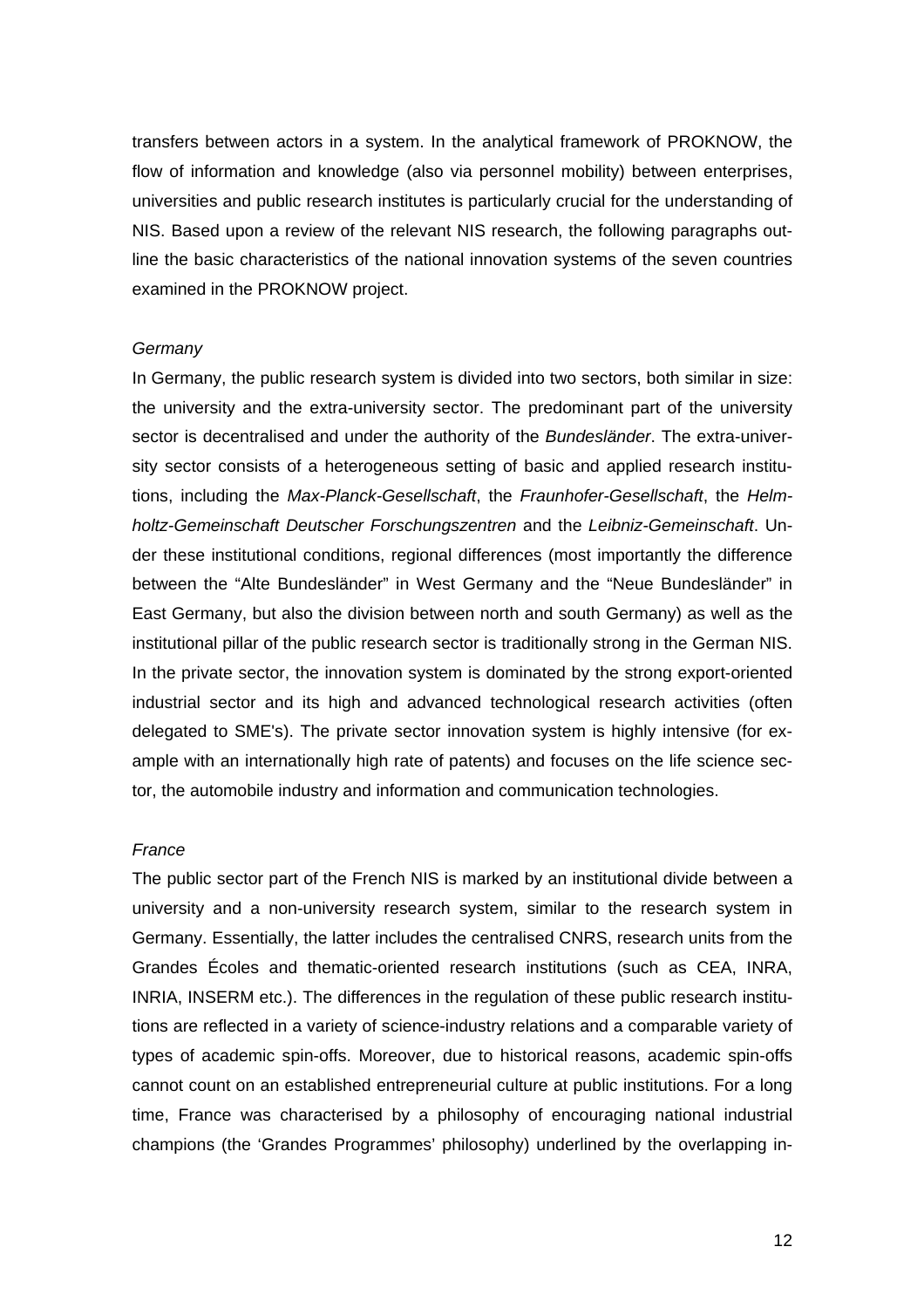volvement of French engineers both in the government administration and the management of large corporations. As such, entrepreneurship in the traditional form (academic as well as non-academic) is rather weak in France, and the research system as a whole is quite disconnected from industry. This inheritance has produced a crucial divide between the world of science and the world of industry – a divide still existing, despite renewed policy efforts to bridge the rift. A series of public measures are emerging with the aim of encouraging the mobility of individuals (academics) from public research institutions towards industry, including a sustainable effort to support the development of science-parks in the vicinity of most French universities.

#### *United Kingdom*

In the U.K., the public research sector is mainly dominated by the universities. Universities and associated bodies receive around 45 per cent of the Government's budget for science, engineering and technology (2003/04), whereas defence and defence related R&D receives 30 per cent (still an internationally high figure) and contract research in government departments receives 25 per cent. Government policy on research is centralised in the Office of Science and Technology, which is part of the Department of Trade and Industry and cooperates with the Research Councils for allocating funding. Thus, the U.K. has a long tradition in promoting entrepreneurial activities at universities; reaching back to the change in laws on intellectual property rights in 1985, enabling universities to commercialise their intellectual properties. The Labour government in particular has tried to promote an "*entrepreneurial culture*" at universities and research institutions; thus a comparably large part of policy instruments have been on an educational level. Initiatives to promote the interactions between science and industry and the founding of academic spin-offs are therefore numerous.

### *Finland*

The public research sector in Finland follows the dual model. Universities are responsible for higher education and basic research whereas various state-owned research institutes carry out applied research. The latter includes such institutes as the VTT Technical Research Centre of Finland, Agrifood Research Finland and the Geological Survey of Finland. Since the mid 1990s, universities and public research organisations have been increasingly seen as an essential catalyst of economic development and competitiveness-based knowledge and innovation. The two most important ministries are the Ministry of Education and the Ministry of Trade and Industry. In this context,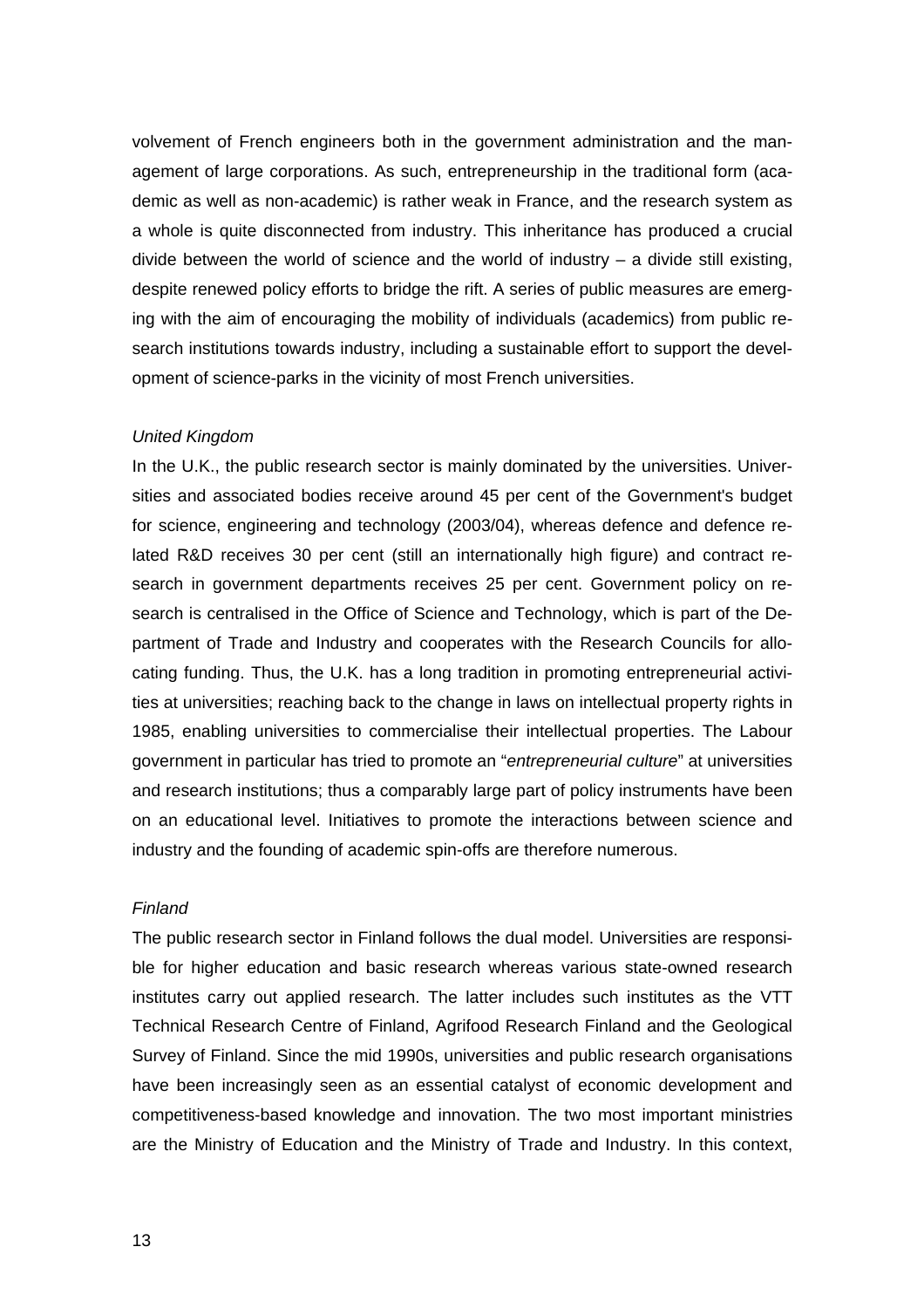universities and other public research organisations are being urged to redefine their goals and missions. Furthermore, a number of public funding and incubator schemes have been launched and the new services for commercialising academic research and generating academic spin-offs are being strengthened. Industrial R&D is dominated by the traditionally important forest industry (with clusters of chemical industries) and by the growing sector of high tech industries (mainly information and communication technology). The VTT acts as a bridging institution between research activities in the industrial and the university sector.

#### *Netherlands*

The Netherlands have a long tradition in entrepreneurial activities within the public research system. *The Technology Foundation* (STW) for example was founded in 1981 with a two-fold mission: to finance and stimulate high-quality scientific research, and to promote the utilisation of research results. Among the various programmes implemented by STW to fulfil these goals, the *Open Technology Programme* (OTP) is the most important as an instrument stimulating technology transfer via patent applications and spin-offs. In the 1990s, the Interdepartementale Commissie Economische Structuurversterking (ICES) initiated various investment impulses in the knowledge infrastructure known as KIS-1 and 2, and the more recent BSIK-programme. The BSIK programme has several objectives, the most important being to stimulate fundamentally strategic and industrial research, and to initiate long-term research collaborations and networks between public and private research organisations. Other important programmes and initiatives include the Innovation Subsidy (IS) for collaboration projects, the Innovation Oriented Research Programmes (IOPs), and the Leading Technological Institutes (TTIs), established in 1997, which form largely virtual hubs between public research institutes, universities and the business sector. Programmes that concern stimulating entrepreneurship among scientists more specifically include a number of TechnoStarter and TechnoPartner initiatives as well as another interesting Dutch policy initiative, the Valorisation Grant, based on the US Small Business Innovation Research programme.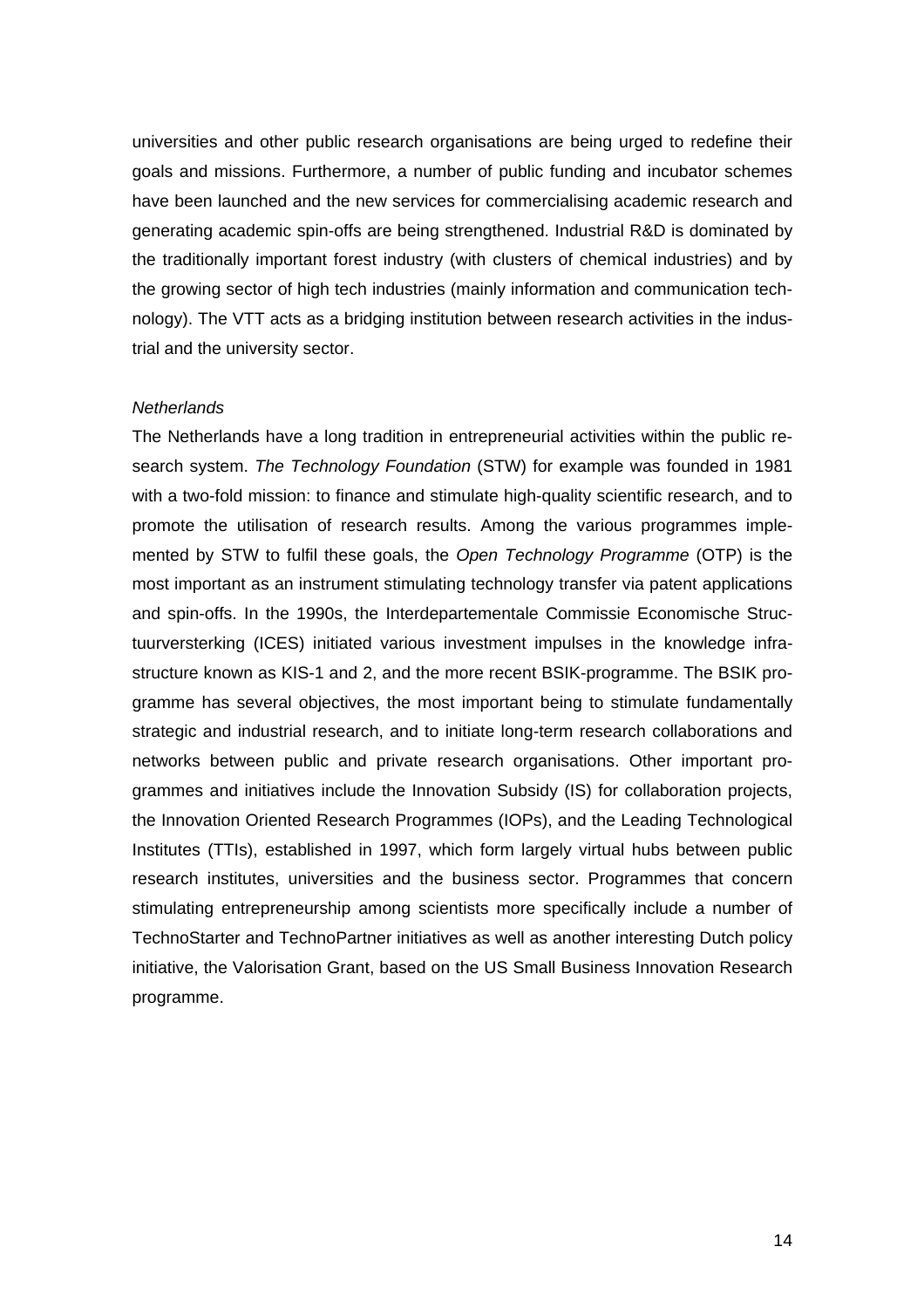#### *Switzerland*

The Swiss Science and Technology system is marked by its high productivity. Switzerland is regularly among the world's top five or top three countries with regard to scientific publications, citations and patents per capita. Its *Federal Technical University* (ETH) ranks among the world's 20 most productive universities and is one of Europe's leading research institutes. However, the past 15 years of economic history have been marked by a virtual stagnation. The traditionally strong link between the technical universities and Swiss industry has been weakened over the years. This has been interpreted as a sign for the need to improve knowledge transfer between universities and industry.

As a consequence, a broad range of activities has been set up in order to foster collaborative research in general and for promoting academic spin offs in particular. In the latter realm about 37 centres for technology transfer are currently operating in universities, in the ETH domain and at the universities of applied sciences (Fachhochschulen). Furthermore, student courses on entrepreneurship, business plan development or fundraising have been strongly reinforced over the past few years. In 2003 an association of 25 transfer institutions was founded under the name of the *Swiss Technology Transfer Association* (swiTT). Furthermore, considerable energy and resources have been invested to set up collaborative research projects between academia and industry through the *Commission on Technology and Innovation* (KTI).

#### *Bulgaria*

With the collapse of the communist regime in the 1990s and its centralised system of scientific and technological research, the Bulgarian research potential was preserved in the institutes of the Bulgarian Academy of Sciences and the universities, which in the early 1990s established themselves as autonomous institutions. However, they endured hard times because of lowered government funding, lack of industrial demand and ageing staff. With the dismantling of the DSO, the socialist industrial corporation for research and development, the previous science-industry relationships were nearly completely destroyed. During the 1990s, the integration of Bulgarian research institutions within European scientific and R&D networks was often the only way that these institutions could retain their human resources and research infrastructure. However, this was also a period of massive 'unwitting' creation of spin-offs, since a number of talented researchers established their own private high-tech ventures, some of them willing to maintaining contacts with their parent research institutions. Recent years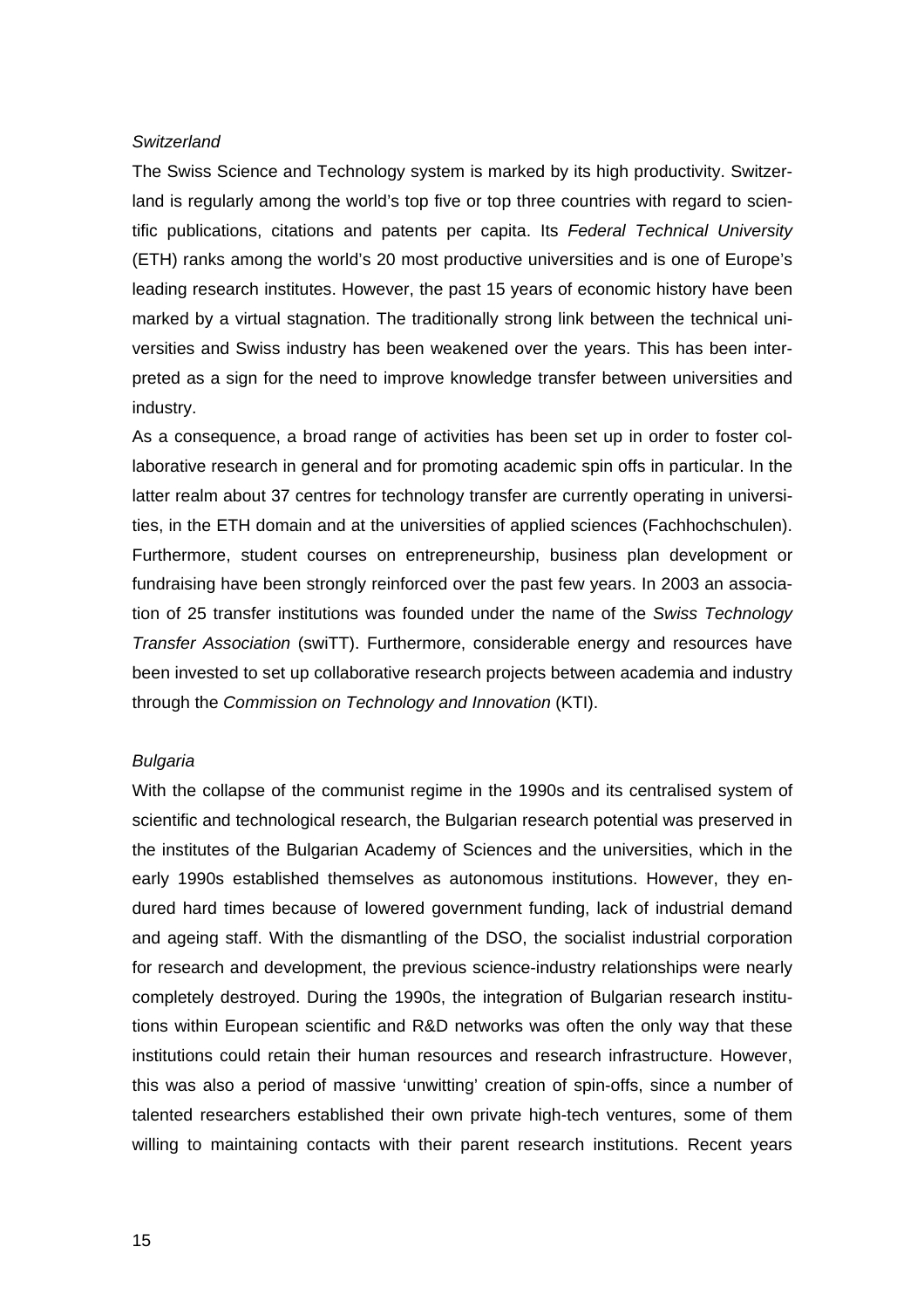were marked by several national policy initiatives, inspired by the EU Lisbon strategy, aiming at improving the country's science and research base and promoting the collaboration with newly emerging innovative businesses. It was finally recognised that the country's innovative potential has been reduced significantly. The decline in relationships between universities and public research laboratories is considered an important setback, inherited from the transition period. A new law for scientific research was passed by the Parliament in late 2003, which established the National Fund for Scientific Research making special provisions for improving the relationship between science and industry.

The Bulgarian research system is structured along four axes: universities against research institutes of the Academy of Sciences and the industrial applied research institutes, classical university against applied higher education institutions, public vs. private universities (private universities emerged in the 1990s), and regional research system in the capital, Sofia vs. other regional centres of research institutions - tension between the capital and other regions is a heritage from the over-centralised socialist society.

### **6. Relevance of the topic**

The central question of PROKNOW focuses on the repercussions of academic spinoffs on the capacities of public research institutions. With this focus, we aim to enhance the understanding of the cooperation between public and private institutions related to knowledge production and commercialisation.

Spin-offs can be seen as an example for the increasing relevance of scientific knowledge for the current development of European societies. The expectation is that spinoffs will increase the utilisation of publicly produced knowledge and thus improve the innovation capacities of the European economy. Spin-offs serve as an important link for the interaction between institutions of public law and commercial organisations in the process of knowledge production and transfer. At the same time, they are seen as a model organisation in which new forms of knowledge production (as indicated in the concept of a mode-2 knowledge production or the triple helix innovation model) are being practiced. Analysing the interactions between spin-offs and their parent institutions, including their repercussions on the performance of public research institutions,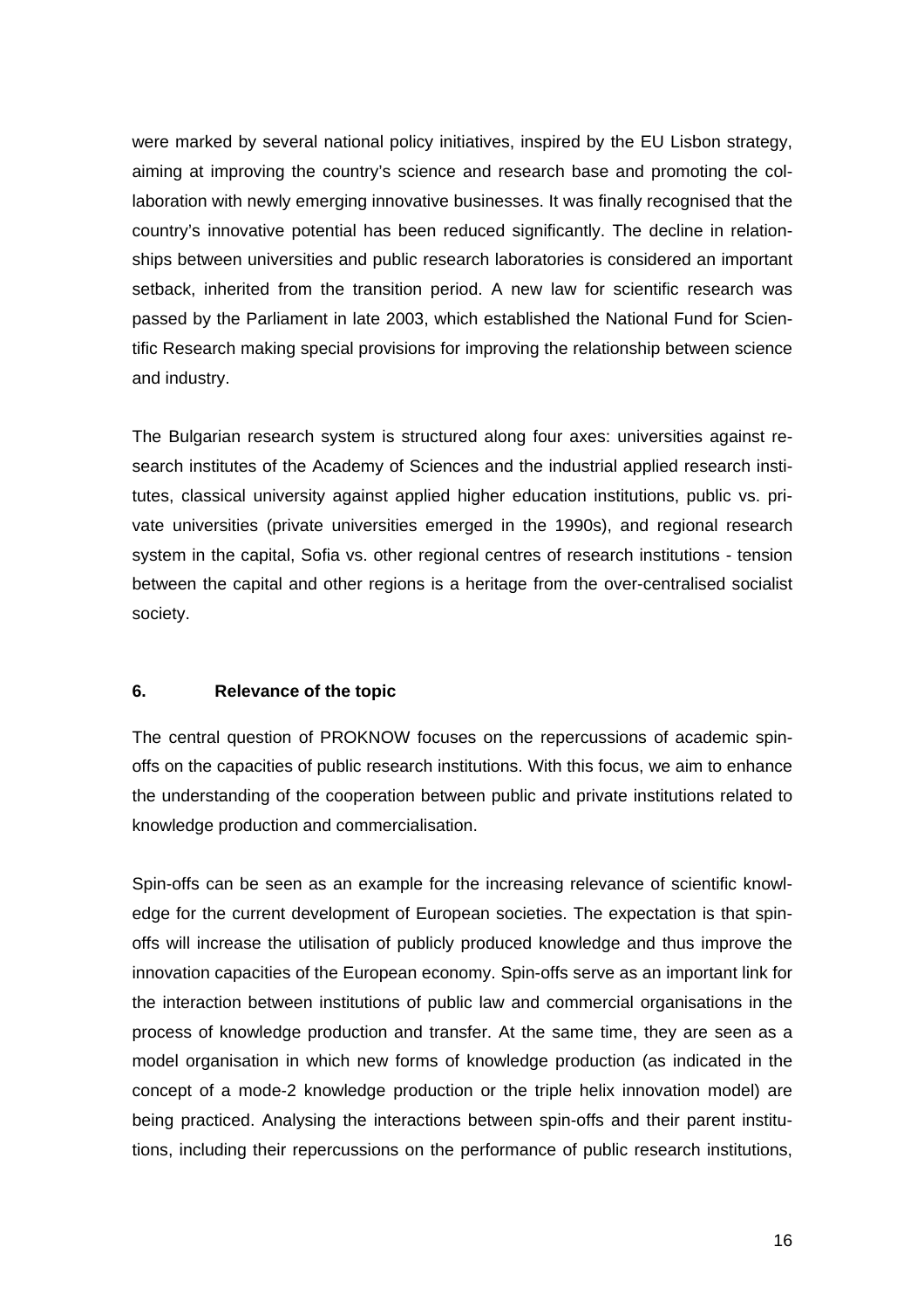thus implies an important contribution to a differentiated understanding of a knowledgebased society. From the perspective of the sociology of knowledge, spin-offs indicate an amplification within the reference frame of science. The capacities of research institutions are not only evaluated by self-regulated mechanisms within the scientific system, but – mediated through the economic success of entrepreneurial ventures – also by the usability and commercial potential of research results within the economic system.

PROKNOW addresses, for example, the question of how public and private knowledge production forms interact. In particular, this rarely posed question will be raised in a way that an increased commercial orientation of public research institutions feeds back on the development of its research capacities. What consequences do extensive spinoff activities have on the performance of the parent institutions? What do these activities mean for the self-image of scientists in public research institutions? What is the reference system, with which they interpret their own work? Are entrepreneurial research institutions better in overcoming the linear model of knowledge production and generating new forms of integrating basic and applied research? Or do spin-offactivities confirm the linear form of knowledge production, distributing the basic research tasks to public research institutions and the applied tasks to spin-offs? In other words: Do extensive spin-off-activities bear the risk of an increased division of labour between public institutions and private organisations? Does the enlarged reference frame of public research institutions lead to a snail-shell-effect by implying a restricted understanding of research in public institutions?

The focus of the analysis lies on the meaning of the respective formal and informal arrangements with which the interactions between spin-offs and parent institutions is structured. These arrangements consist of formal and informal communication practices as well as cultural aspects (organisational Leitbilder, norms and values such as sincerity and trust). With this approach, our project concentrates upon one of three of the core concerns of the Priority 7 work programme. The first point to be addressed is the question of how institutional and organisational conditions for the production of knowledge relate to each other and what characteristics this knowledge has. We assume that different institutional arrangements produce different forms of knowledge and that this can lead to respective differences in the capacities of research organisations. The analysis aims at assessing the forms of interaction between spin-offs and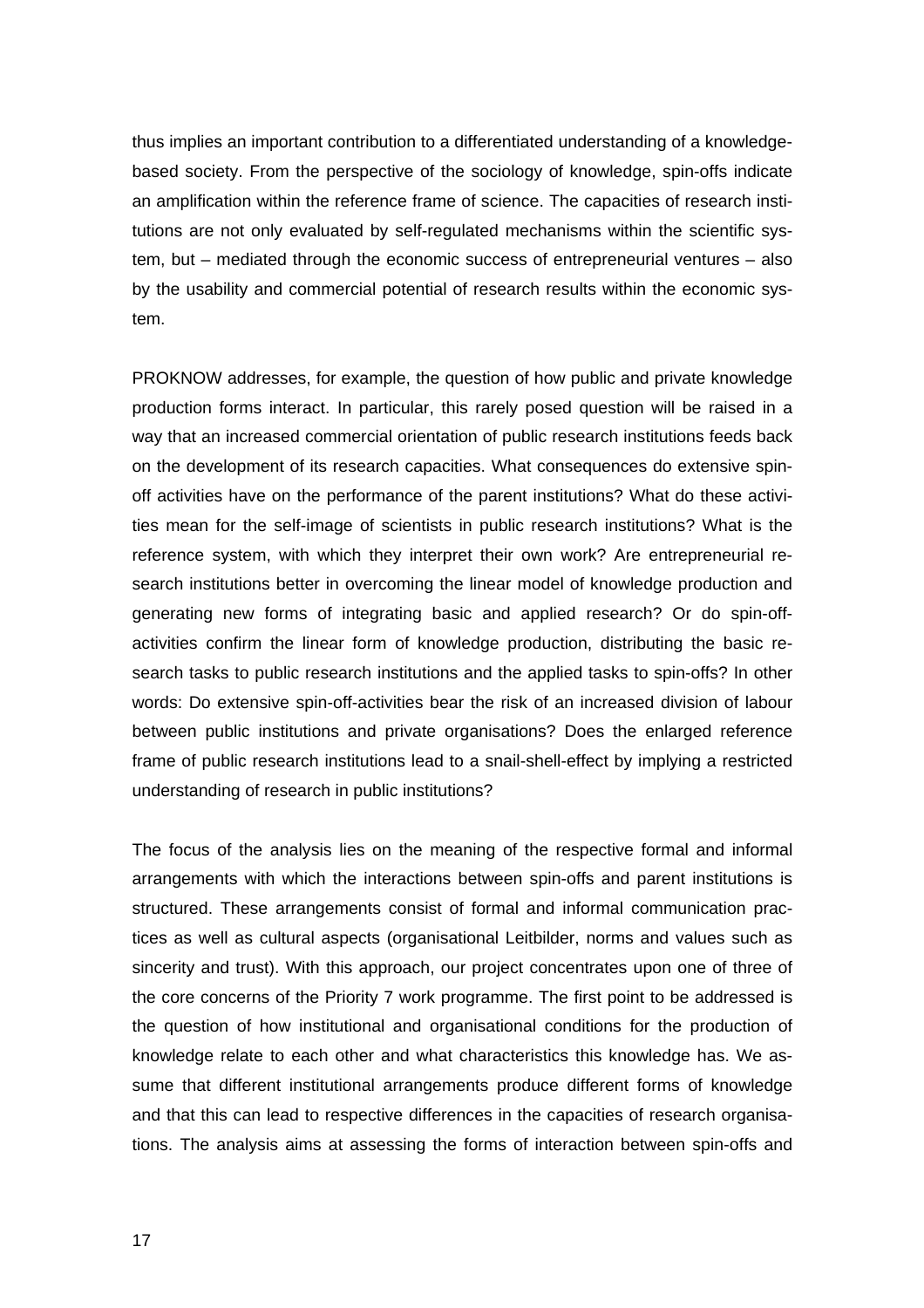their parent institutions, in particular with respect to the positive and negative effects for the parent institutions. The results of this analysis will lead to practical recommendations for the management of scientific organisations. Thus, the project offers research institutions better opportunities to increase their potential for reflexive self-perception.

Secondly, PROKNOW contributes to an extended understanding of the prospects and risks of collaborations between publicly and privately organised research activities. Spin-offs also represent a form of privatisation of public knowledge. By examining the positive and negative feedback of spin-offs on public research institutions, PROKNOW also critically tests the limits of the productive input of public institutions in entrepreneurial activities. The project thus explores the boundaries that a public research institution should not exceed if it wants to remain an institution for the benefit of the public.

The third point PROKNOW refers to is the question of the relevance of different knowledge types for the innovation capacities of institutions. A public institution engaging in spin-off activities does not only initiate a transfer of codified knowledge as in the licensing of patent rights. Another important component of spin-off activities is the transfer of personal and often tacit knowledge, because spin-offs often include the transfer of individual scientists from public institutions to private enterprises. Therefore, the analysis of the interactions between spin-offs and parent institutions also offers insights into the characteristics and the social and economic relevance of tacit knowledge. At the same time, the project offers the chance to identify forms of interaction between public and private partners that allow for a further utilisation of tacit knowledge forms within the parenting institution.

### **7. Potential Impact**

The present project also contributes to a sound scientific basis for evaluating spin-off activities at the level of research institutions. It therefore joins the recent efforts in standardising the evaluation of research and education activity at the European level. Based upon the proposed multi-national analysis, the project will define the above mentioned set of "good practices" for spin-off activities of public research institutions. In a second step, this set of good practices will be formalised into a framework that can be used for the further development and refinement of indicators of science-industry relations.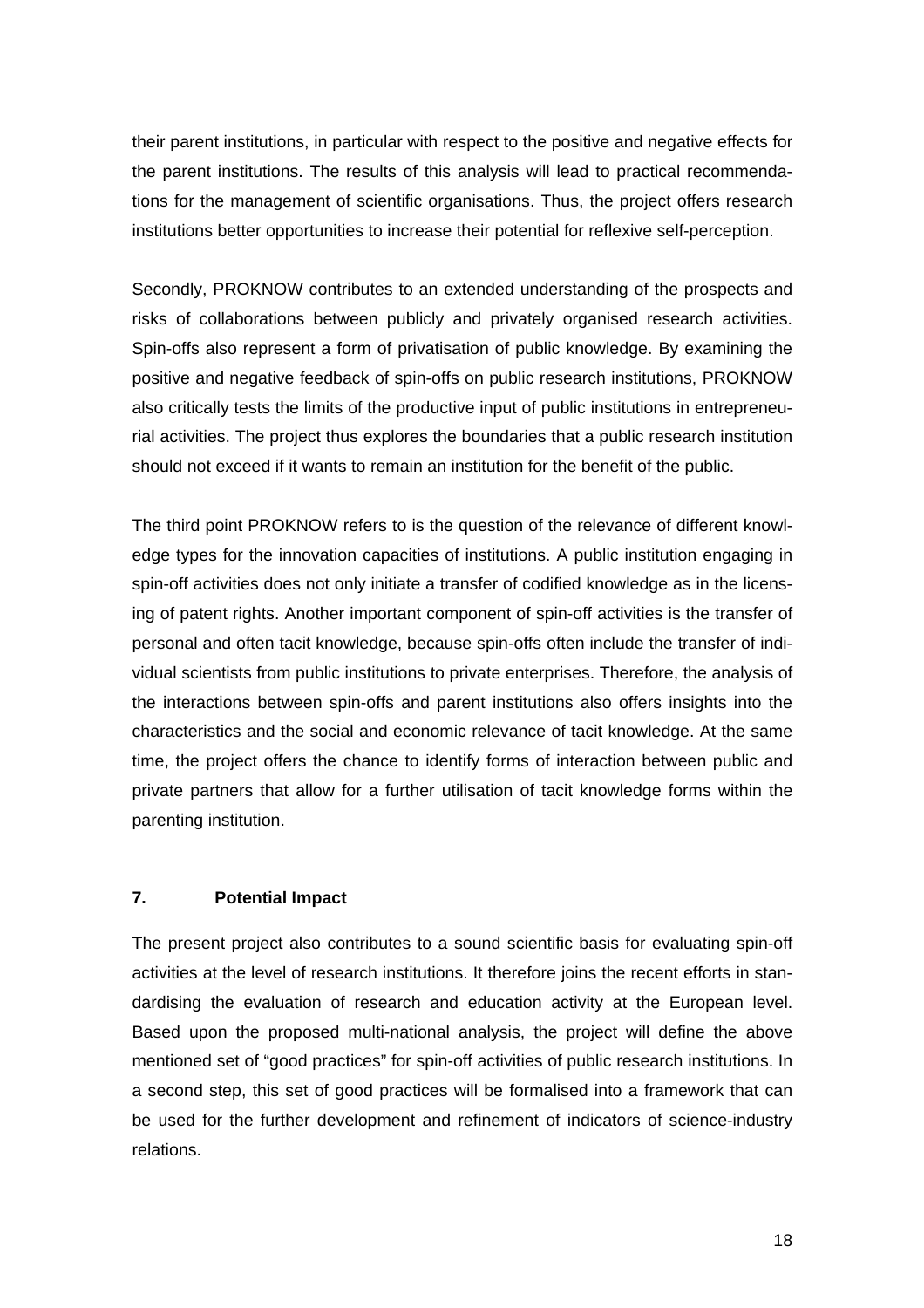PROKNOW presents an innovative view of processes of knowledge production at the interface of public research institutions and private enterprises, thus enhancing the theoretical understanding as well as the policies of evaluation and support for these forms of knowledge production. The strategic impact of the project is based upon the perception that in most European states the prevailing policies to support academic spin-offs, a crucial mediator between public and private institutions of knowledge production, have narrowly focused on economic goals (technology transfer and job creation) and that recent research has shown the limited success of this approach. Other benefits of spin-off activities, for example, those located within the public research system, have hardly been examined and will be the main research focus of this project. Furthermore, the project aims at an in depth examination of spin-off policies, not only focusing on potential benefits, but also considering potential threats for parenting institutions.

In general, the strategic benefit of PROKNOW consists of a comprehensive understanding of the effects of spin-off activities on national innovation systems. In particular, we will propose a "second generation" of policies for evaluating and promoting spin-off activities, more responsive to wider framework of science and innovation policy goals. Against this background, we expect impacts at the level of research institutions, national science policy and in structuring the emergent European Research Area (ERA).

PROKNOW's results will help public research institutions to better understand the role and importance as well as the risks of spin-off processes for their own core competencies. These insights will transcend the comparably narrow, market-oriented policies for spin-off promotion currently prevalent through the analysis of the profits and risks of entrepreneurial activities for the parenting institutions. Thus, the project will specify the instruments for an integrated management of the interface of public research institutions and private knowledge producers: contract research, patenting, co-operations with industry, shared labour markets, job rotations, continued education and so on. The results of the project will enable public research institutions to better decide to what extent spin-offs are relevant to them as a long-term source of funding; for networking with actors outside academia; for the development of new job opportunities for their own staff, or as mere marketing and communication instruments. The project aims to elaborate the different functionalities of spin-offs for their parenting institutions and to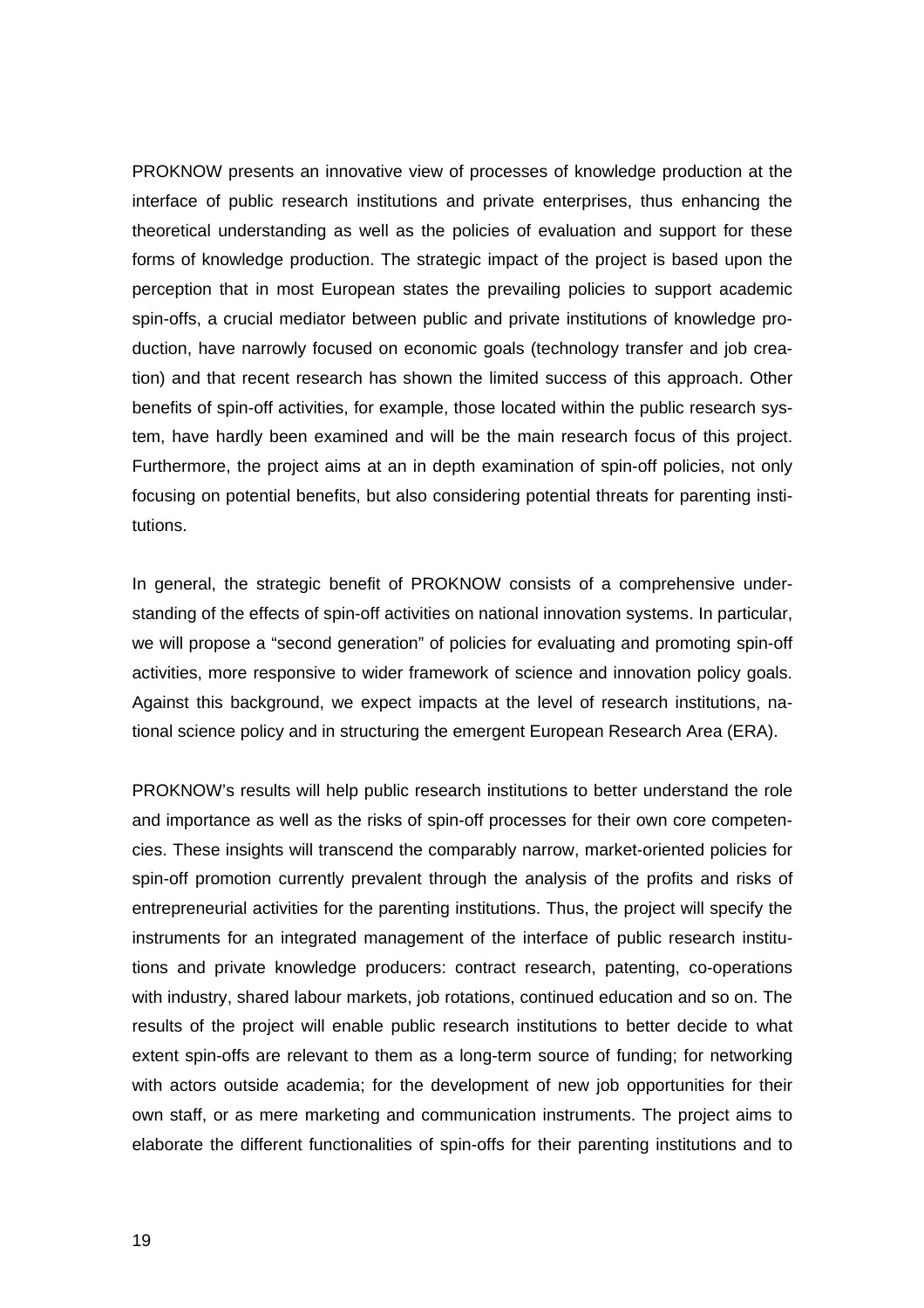relate these functions to the institutes' structural characteristics. Based on these results, more comprehensive management guidelines for research institutions will be elaborated within this project.

On the level of national science policies, PROKNOW will broaden knowledge about adequate instruments to evaluate and promote academic spin-offs. Spin-offs are not always a very effective means for directly strengthening the innovativeness and competitiveness of a national economy; neither will labour market effects be very important. However, indirect effects (such as impacts on public research institutions studied in PROKNOW) might be considerable and have been overlooked in recent research. In order to develop tailor-made approaches, the project will suggest a number of concrete policy measures geared towards specific forms of spin-offs.

Also, the ERA should profit from the results of PROKNOW. There is a considerable added value by carrying out this project on the EU level. Current research suggests a high diversity of spin-off activities at the level of the member states. By setting up a comparative framework, the relevance of different institutional settings may be compared and different development paths for institutionalising knowledge and technology transfer identified. Based upon this comparison, the project will define a set of "good practices" for spin-off activities reflecting the needs of public research institutions (the set of "good practices" is part of the above-mentioned management guidelines for research institutions). This set of good practices will be valid for the whole ERA, including research systems beyond the nations examined in the case studies of this project. By analysing different national styles of spin-off support, the project will facilitate knowledge transfer processes among the EU member states. Also on the European level, the project will help to determine whether the different national styles of spin-off activities are converging, and to what extent they are creating a "European" type of spin-off activities, which differ from the American model for entrepreneurial universities.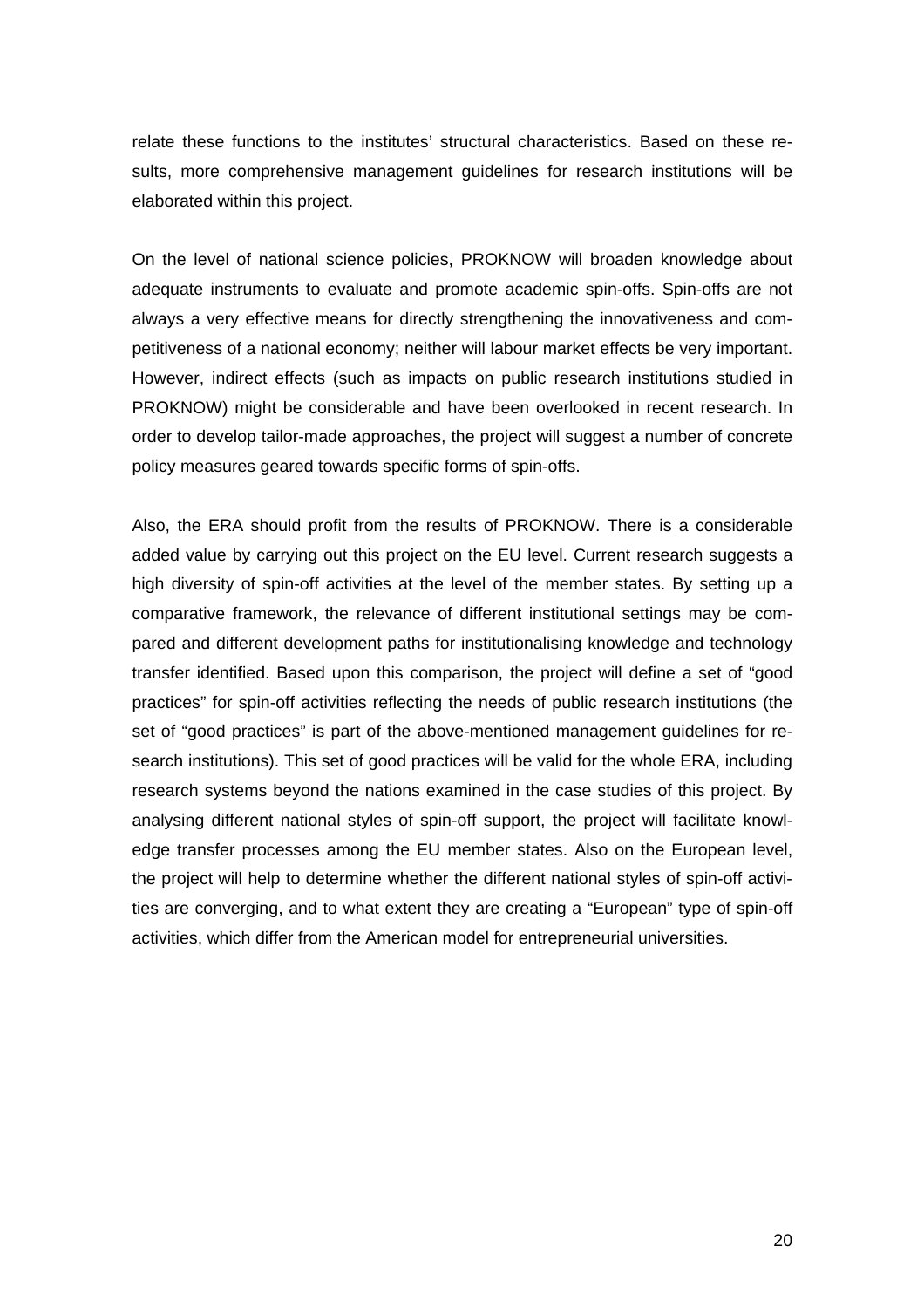## **Selective References\***

- Albach, Horst; Dierkes, Meinolf; Berthoin Antal, Ariane; Vaillant, Kristina (Hg.) (1998): Organisationslernen – institutionelle und kulturelle Dimensionen. WZB-Jahrbuch 1998, Berlin
- Allmendinger, Jutta und Hinz, Thomas (2002): Perspektiven der Organisationssoziologie, in: Kölner Zeitschrift für Soziologie und Sozialpsychologie. Sonderheft "Organisationssoziologie", 42/2002, S. 9-28
- Bagilhole, Barbara, and Goode, Jackie (2001): The Contradiction of the Myth of Individual Merit, and the Reality of a Patriarchal Support System in Academic Careers. A Feminist Investigation, in: The European Journal of Women's Studies, Vol. 8, No. 2, pp. 161-180
- Barré, Rémi (2002): Industry-science relationship in France, in: OECD (ed.): Benchmarking Industry-Science-Relationships: Rationale, Methodology and Results, Paris, Chapter Four
- Barré, Rémi, and Guinet, Jean (2002): Pilot study on France and the United Kingdom, in: OECD (ed.): Benchmarking Industry-Science-Relationships: Rationale, Methodology and Results, Paris
- Berwert, Adrian; Lüthi, Eva; Leu, Andrea; Künzle, Daniel; Rütter, Heinz (2004): Studieren Forschen Unternehmen gründen. THISS Technische Hochschulen und Innovationen: Start-ups und Spin-offs unter besonderer Berücksichtigung von Aus- und Weiterbildung und Supportstrukturen. Aarau: NFP 43 (NFP Bildung und Beschäftigung Synthesis 25)
- Blumenthal, David et al.; Campbell, M. S.; Anderson, M. S.; Causino, N., and K. S. Louis (1997): Withholding research results in academic life science: Evidence from a national survey of faculty, in: Journal of the American Medical Association, Vol. 277, No.15, pp. 1224-1228
- Braun, Dietmar (2003): Lasting tensions in research policy-making a delegation problem, in: Science and Public Policy, Vol. 30, No. 5, pp. 309-321
- Braun, Dietmar, and Guston, David H. (2003): Principal-agent theory and research policy: an introduction, in: Science and Public Policy, Vol. 30, No. 5, pp. 302-308
- Brouns, Margo (2000): The Gendered Nature of Assessment Procedures in Scientific Research Funding. The Case of the Dutch Organisation for Scientific Research, in: Higher Education in Europe, Vol. XXV, No. 2 (special issue: Academe and Gender: what has and what has not changed?), pp. 193-201
- Brouns, Margo (2001): The Social Construction of Scientific Quality: Science between Olympus and Agora, in: Braidotti R., Lazeroms, I., and Vonk, E. (eds.): The Making of European Women´s Studies. Vol III. Utrecht: Athena/University Utrecht, pp.112-122
- Callan, Benedicte (2001): Generating spin-offs: evidence from across the OECD, in: OECD-STI Review No. 26, Special Issue Fostering High-tech Spin-offs: A public Strategy for Innovation, pp. 13-55

 $\overline{a}$ 

<sup>\*</sup> Further reading is not quoted in the text.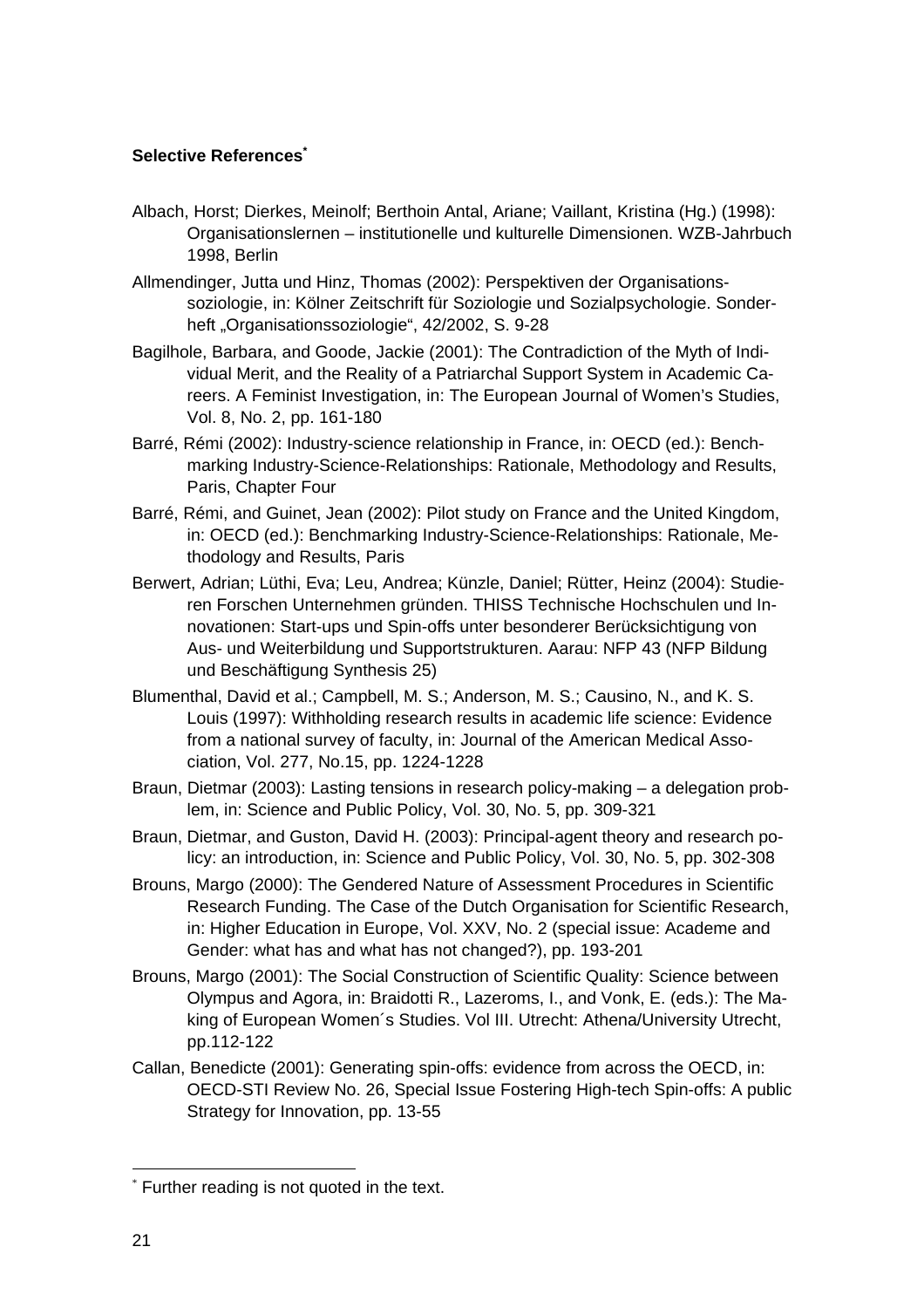- Chiesa, Vittorio; and Piccaluga, Andrea (2000): Exploitation and diffusion of public research: the case of academic spin-off companies in Italy, in: R&D Management 30, No. 4, pp. 329-340
- Clarke, Adele E., and Gerson, Elihu M. (1992): Symbolic Interactionism in Social Studies of Science, in: Becker, Howard S., and McCall, Michal M. (eds.): Symbolic Interactionism and Cultural Studies. Chicago: Chicago University Press, pp. 179-214
- Collinson, David, and Hearn, Jeff (1994): Naming Men as Men: Implications for Work, Organisation and Management, in: Gender, Work and Organization, Vol. 1, No. 1, S. 2-22
- Corolleur, Catherine; Carrere, M., and Mangematin, Vincent (2004): Turning scientific and technological human capital into economic capital: the experience of biotech start-ups in France, in: Research Policy 33, pp. 631-642
- COST (1997): Brain Drain from Central and Eastern Europe. A study undertaken on scientific and technical staff in ten countries of Central and Eastern Europe. Download: www.csd.bg.
- Dasgupta, Partha, and David, Paul A. (1994): Towards a new economics of science, in: Research Policy, 23 (4), pp. 487-521
- Engeln, Jürgen; Gottschalk, Sandra; Rammer, Christian und Spielkamp, Alfred (2002): Spinoff-Gründungen aus der öffentlichen Forschung in Deutschland. Dokumentation, Nr. 03-02, Mannheim: ZEW
- Etzkowitz, Henry, and Leydesdorff, Loet (1998): Triple Helix of Innovation (Introduction), in: Science and Public Policy, Vol. 25/6, pp. 358-364
- European Commission (2000): Research Directorate-General: Science policies in the European Union: Promoting excellence through mainstreaming gender equality. A Report from the ETAN Expert Working Group on Women and Science
- European Commission, Directorate-General for Enterprise (2002): University spin-outs in Europe: overview and good practice Luxembourg: Office for Official Publications of the European Communities; 17046 Innovation papers / European Commission, Directorate-General for Enterprise; 21
- European Commission (2003a): Women in industrial Research. Analysis of statistical data and good practices of companies
- European Commission (2003b): Directorate-General for Research: "She Figures". Women and Science. Statistics and Indicators
- Evetts, Julia (1996): Gender and Career in Science and Engineering. London: Taylor & Francis
- Funtowicz, Silvio; Shepherd, Iain; Wilkinson, David, and Ravetz, Jerry (2002): Science and governance in the European Union: a contribution to the debate, in: Science and policy, Vol. 27, No. 5, pp. 327-336
- Galison, Peter (1997): Trading zone: Coordinated action and belief, in: ders. (ed.): Image and Logic: A Material Culture of Microphysics. Chicago: Chicago University Press, pp. 781-844
- Georghiou, Luke; Smith, Keith; Toivanen, Otto, and Ylä-Anttila, Pekka (2003): Evaluation of the Finnish Innovation Support System. Ministry of Trade and Industry Finland. Publications 5/2003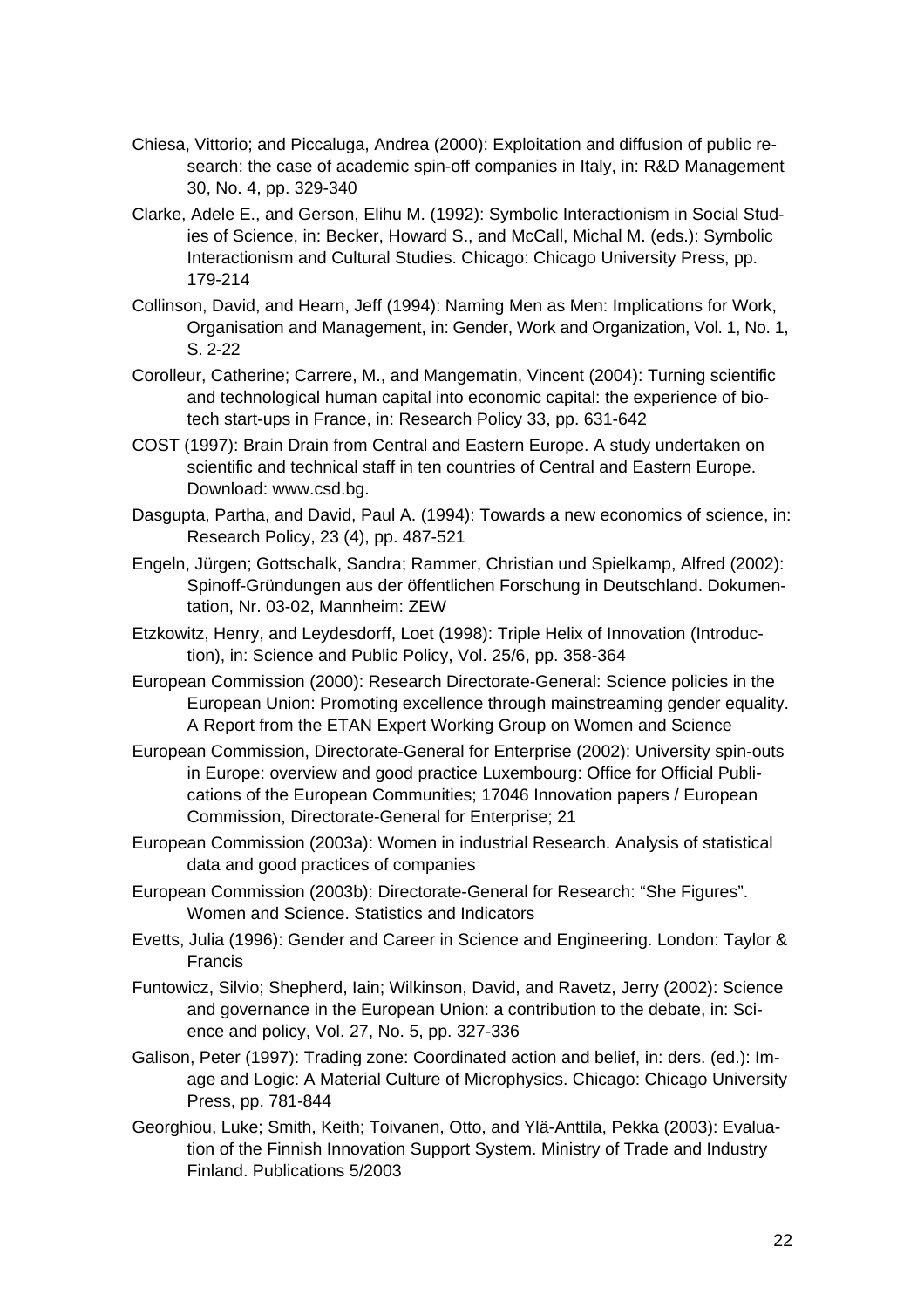- Georghiou, Luke (2001): The United Kingdom National System of Research, Technology and Innovation, in: Larédo, Philippe, and Mustar, Philippe (eds.): Research and Innovation Policies in the New Global Economy. An International Comparative Analysis. Cheltenham: Edward Elgar, pp. 253-296
- Gieryn, Thomas F. (1999): Cultural Boundaries of Science. Credibility on the Line. Chicago: University of Chicago Press
- Hakala, Johanna, Kaukonen, Erkki; Nieminen, Mika, and Ylijoki, Oili-Helena (2003): Yliopisto – tieteen kehdosta projektimyllyksi? Yliopistollisen tutkimuksen muutos 1990-luvulla (University – From the Birthplace of Science to a Project-mill? Change of University Research in the 1990s), Helsinki: Gaudeamus
- Hassauer, Friederike (1994): Homo. Academica. Geschlechterkontrakte, Institution und die Verteilung des Wissens. Wien: Passagen-Verlag
- Häyrinen-Alestalo, Marja (1999): The University under in the Pressure of Innovation Policy – Reflecting on European and Finnish Experience, in: Science Studies 12(1), pp. 44–69
- Häyrinen-Alestalo, Marja, and Kallerud, Egil (2004): Towards a biotech society Nordic perspectives, in: Häyrinen-Alestalo, Marja, and Kallerud, Egil (eds.): Mediating Public Concern in Biotechnology. A Map of Sites, Actors and Issues in Denmark, Finland, Norway and Sweden. NIFU Report 1/2004, pp. 7-22
- Häyrinen-Alestalo, Marja, and Peltola, Ulla (2006): The Problem of a Market-oriented University, in: Higher Education, 52, pp. 251-281
- Häyrinen-Alestalo, Marja, Snell, Karolina and Peltola, Ulla (2000): Pushing universities to market their products: Redefinitions of academic activities in Finland, in: Kalleberg, Ragnvald; Engelstad, Fredrik; Brochmann, Grete; Leira, Arnlang and Mjoset, Lars (eds): Comparative Perspectives on Universities and Production of Knowledge. Comparative Social Research 19, Stanford: Jai Press, pp. 165-212
- Iversen, Eric (2003): Country Report, Norway in: Jacob, Merle et al. (eds.): SMEs and the new role of academic research in four Nordic countries, pp. 45-98
- Jacob, Merle; Johansson, Matias; Hellström, Tomas; Iversen, Eric; Kutinlahti, Pirjo, Birkeholm Munk, Kasper; Knudsen, Line Gry, and Wennerberg, Sören Barlebo (eds.): (2003): SMEs and the new role of academic research in four Nordic countries, Synthetic Overview, Nordic Industrial Fund
- King, Michael (1994): Women's Careers in Academic Science: Achievements and Recognition, in: Evetts, Julia (ed.): Themes and Issues in Advanced Industrial Societies. London: Longman
- Knie, Andreas; Simon, Dagmar; Truffer, Bernhard und von Grote, Claudia (2000): Wissenschaft als Cross-over-Projekt: Die Wandlung der Forschungseinrichtungen von Teilelieferanten zu Komplettanbietern. Eine Sondierungsstudie auf Initiative des Bundesministeriums für Bildung und Forschung, Discussion Paper P 99- 601. Berlin: Wissenschaftszentrum Berlin für Sozialforschung
- Knights, David, and Richards, Wendy (2003): Sex Discrimination in UK Academia, in: Gender, Work and Organization. Vol. 10, No. 2, pp. 213-238
- Koschatzky, Knut (2002): Entrepreneurship und Gründungsförderung an Hochschulen – ein internationaler Vergleich, in: Klandt, Heinz (Hg.): Gründungsforschungsforum 2001: Dokumentation des 5. G-Forums, Lüneburg, S. 247-269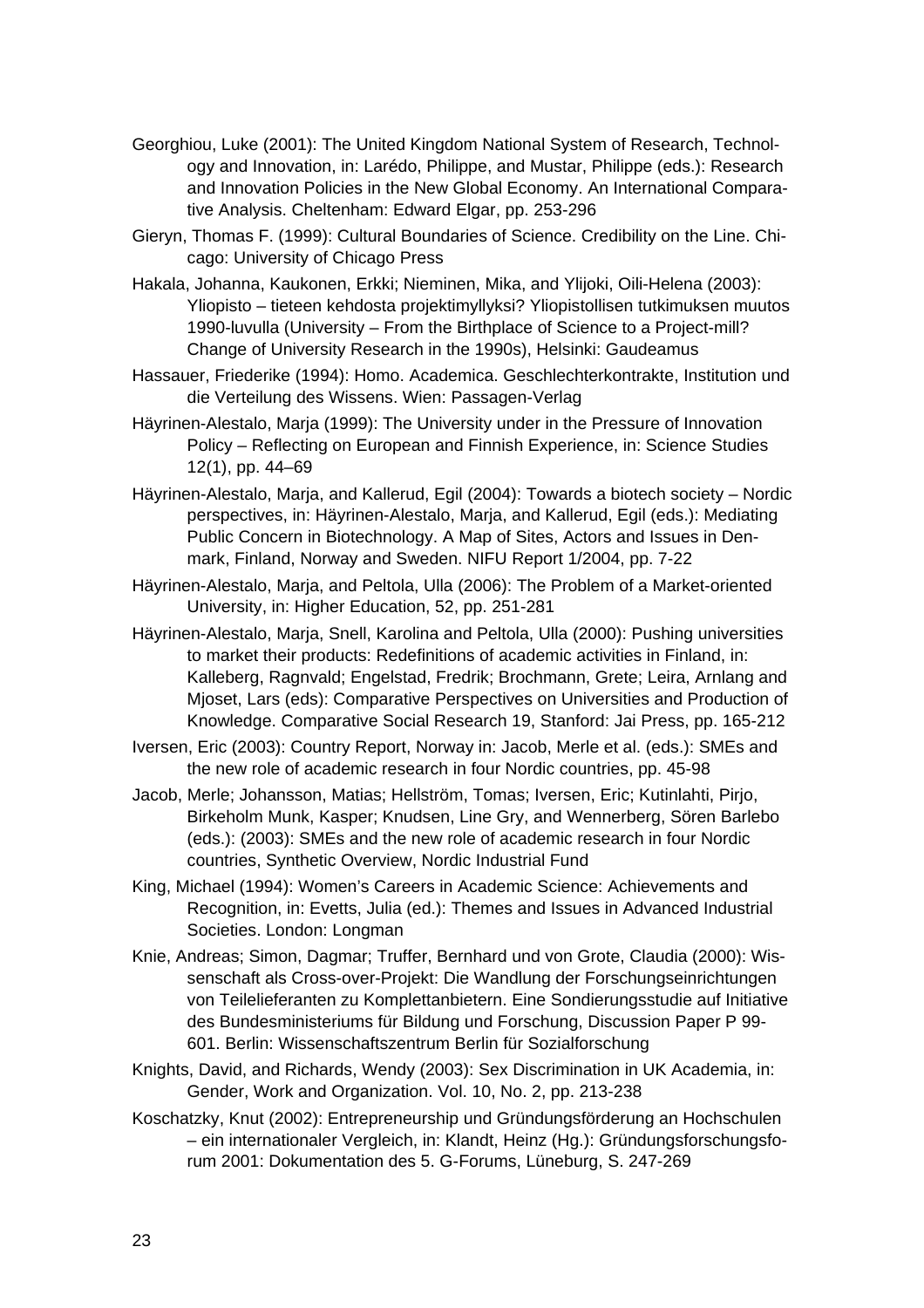- Knorr-Cetina, Karin (1995): Laboratory Studies, The Cultural Approach in the Study of Science, in: Jasanoff, Sheila et al. (eds.): Handbook of Science and Technology Studies, Thousand Oaks: Sage, pp. 140-166
- Knorr Cetina, Karin (1999): Epistemic Cultures. How Sciences Makes Knowledge. Cambridge: Harvard University Press.
- Kreijen, Marcel;and tilburg, Jaap J. van (2003): Researchers op ondernemerspad, internationale benchmarkstudie naar spin-offs uit kennisinstellingen. EZ beleidsstudies 2, Den Haag, Ministerie van Economische Zaken
- Krull, Wilhelm (2004): Toward a research policy for the new Europe: Changes and challenges for public and private funders, in: Minerva, Vol. 42, No. 1, pp. 29-39
- Kutinlahti, Pirjo (2003): Country Report, Finland, in: Jacob, Merle et al. (eds.): SMEs and the new role of academic research in four Nordic countries. Nordic Industrial Fund
- Larédo, Philippe, and Mustar, Philippe (eds.) (2001): Research and Innovation Policies in the New Global Economy. An International Comparative Analysis. Cheltenham: Edward Elgar
- Larédo Philippe, and Mustar, Philippe (2003): "Politiques publiques de recherche et d'innovation", in: Mustar, Philippe et Penan, Hervé (eds): Encyclopédie de l'innovation, Paris: Economica, pp. 613-626
- Larédo, Philippe, and Mustar, Philippe (2004): Public sector research: a growing role in innovation systems, in: Minerva Vol. 42, No. 1, pp. 11-27
- Lengwiler, Martin (2005a): Probleme anwendungsorientierter Forschung in den Sozialwissenschaften am Beispiel der Ausgründung "Choice". Discussion Paper SP III 2005-101, Wissenschaftszentrum Berlin für Sozialforschung, Berlin
- Lengwiler, Martin (2005b): Im Schatten Humboldts: Angewandte Forschung im Wissenschaftssystem Westdeutschlands (1945-1975), in: Schweizerische Zeitschrift für Geschichte, Vol. 55, S. 46-59
- Levidow, Les, and Marris, Claire (2001): Science + governance in Europe, in: Science and Public Policy, October, 28 (5), pp. 345-60.
- Martin, Patricia Yancey (2003): "Said and Done" Versus "Saying and Doing". Gendering Practices, Practicing Gender, in: Gender & Society, Vol. 17, No. 3, pp. 342-366
- Matthies, Hildegard; Kuhlmann, Ellen; Oppen, Maria; und Simon, Dagmar (2001): Karrieren und Barrieren in der Wissenschaft – Geschlechterdifferente Teilhabechancen in außeruniversitären Forschungseinrichtungen. Berlin: edition sigma
- Meer, J. D. van der; Tilburg, Jaap J. van, and Aendsen, Jopie (1983): Spin-offs uit de Nederlandse kenniscentra. Samenvatting van een onderzoek in opdracht van Ministerie van Economische Zaken, projekt Technologiebeleid, Enschede: Innovatie Adviesbureau van der Meer & van Tilburg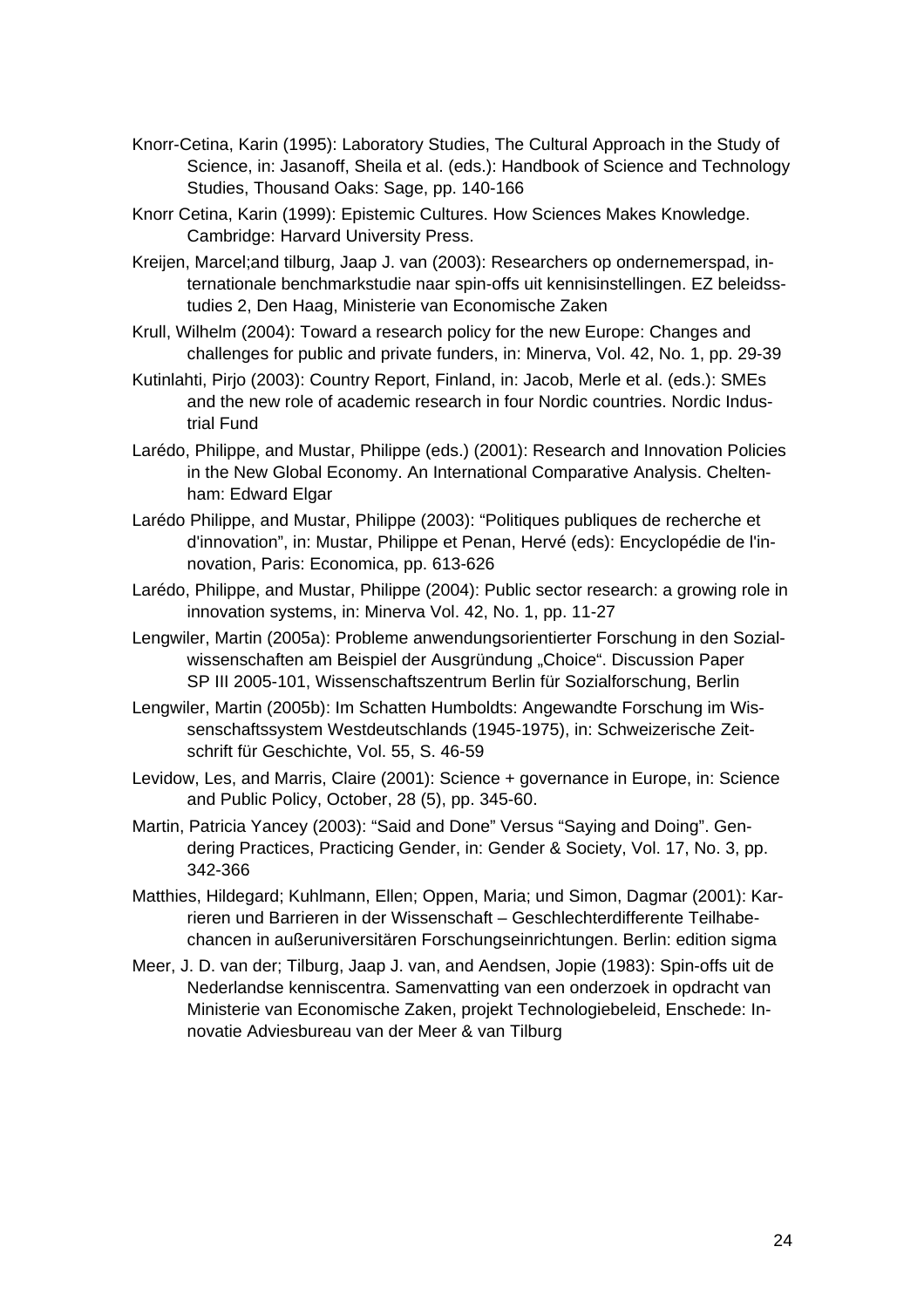- Moncada-Paternó-Castello, Pietro; Tübke, Alexander; Miège, Robin, Yaquero, Tomás Botella (eds.) (2001): Corporate and research based spin-offs: Drivers for Knowledge-based Innovation and Entrepreneurship-proceedings of the Expert Workshop, IPTS Technical Report Series, Sevilla
- Mora Valentin, Eva Maria (2002): A theoretical review of co-operative relationships between firms and universities, in: Science and Public Policy, Vol. 29, No. 1, pp. 37-46
- Mowery, David C., and Ziedonis, Arvids (2002): Academic patent quality and quantity before and after the Bayh-Dole Act in the United States, in: Research Policy, 31 (3), pp. 399-418
- Munk-Hansen, Birkeholm (2002): Boundary organizations and SMEs. University-Industry Relations in Denmark. IT-University Copenhagen
- Mustar, Philippe (2003): "Politiques de soutien à la création d'entreprises de haute technologie", in: Mustar, Philippe et Penan, Hervé (eds.): Encyclopédie de l'innovation, Paris: Economica, pp. 627-644
- Mustar, Philippe (2003): "Création d'entreprises à partir de la recherche", in: Philippe Mustar et Hervé Penan (eds.): a.a.O., pp. 519-538
- Nas, Svein Olav; Sandven, Tore, et al. (2003): High Tech Spin offs in the nordic countries. Summary Report of STREP Reports 23/24, SINTEF
- Nowotny, Helga; Scott, Peter, and Gibbons, Michael (2001): Re-Thinking Science, Knowledge, and the Public in an Age of Uncertainty. Cambridge: Polity Press
- OECD (2001): Special Issue on Fostering High-tech Spin-offs: A public Strategy for Innovation, STI-Review, No. 26
- Pirnay, Fabrice; Surlemont, Bernard, and Nlemvo, Frédéric (2003): Toward a Typology of University spin offs, in: Small Business Economics, Vol. 21, No. 4, pp. 355-369
- Polt, Wolfgang; Rammer, Christian; Gasler, Helmut; Schibany, Andreas; and Schartinger, Doris (2001): Benchmarking industry-science relations: the role of framework conditions, in: Science and Public Policy, Vol. 28, No. 4, pp. 247-258
- Potthast, Jörg, and Martin Lengwiler (2005): Arrangements der Wissensproduktion: Akademische Ausgründungen zwischen Forschung und Markt, in: Sozialwissenschaften und Berufspraxis 28, 2, S. 214-230
- Quéré, Michel (2004): Science-Industry Relationships in France: Entrepreneurship and Innovative Institutions, in: Fornahl, Dirk ; Zellner, Christian, and Audretsch, David B. (eds.), Labour Mobility and Informal Networks for Knowledge Transfer, New York: Springer, pp. 164-186
- Quéré, Michel (1994): The convention CIFRE: A successful French incentive scheme for the management of human resources in research activity, in: International Journal of Technology Management, Vol. 9, N°3/4, pp. 430-439
- Quéré, Michel, et Ravix, Jacques Laurent (1997): Relations science-industrie et institutions innovatrices, in: Revue d'Economie Industrielle, n°79, pp. 213-232
- Quéré, Michel, et Ravix, Jacques Laurent (2003): The Austrian Theory of Institutions Applied to Science-Industry Relationships: the Relevance of Innovative Institutions, in: Review of Austrian Economics, Vol. 16 (2/3), pp. 271-84
- Rigby, John, and Georghiou, Luke (2002): Industry-science relationship in the United Kingdom, in: Benchmarking Industry-Science-Relationships: Rationale, Methodology and Results, OECD (ed.)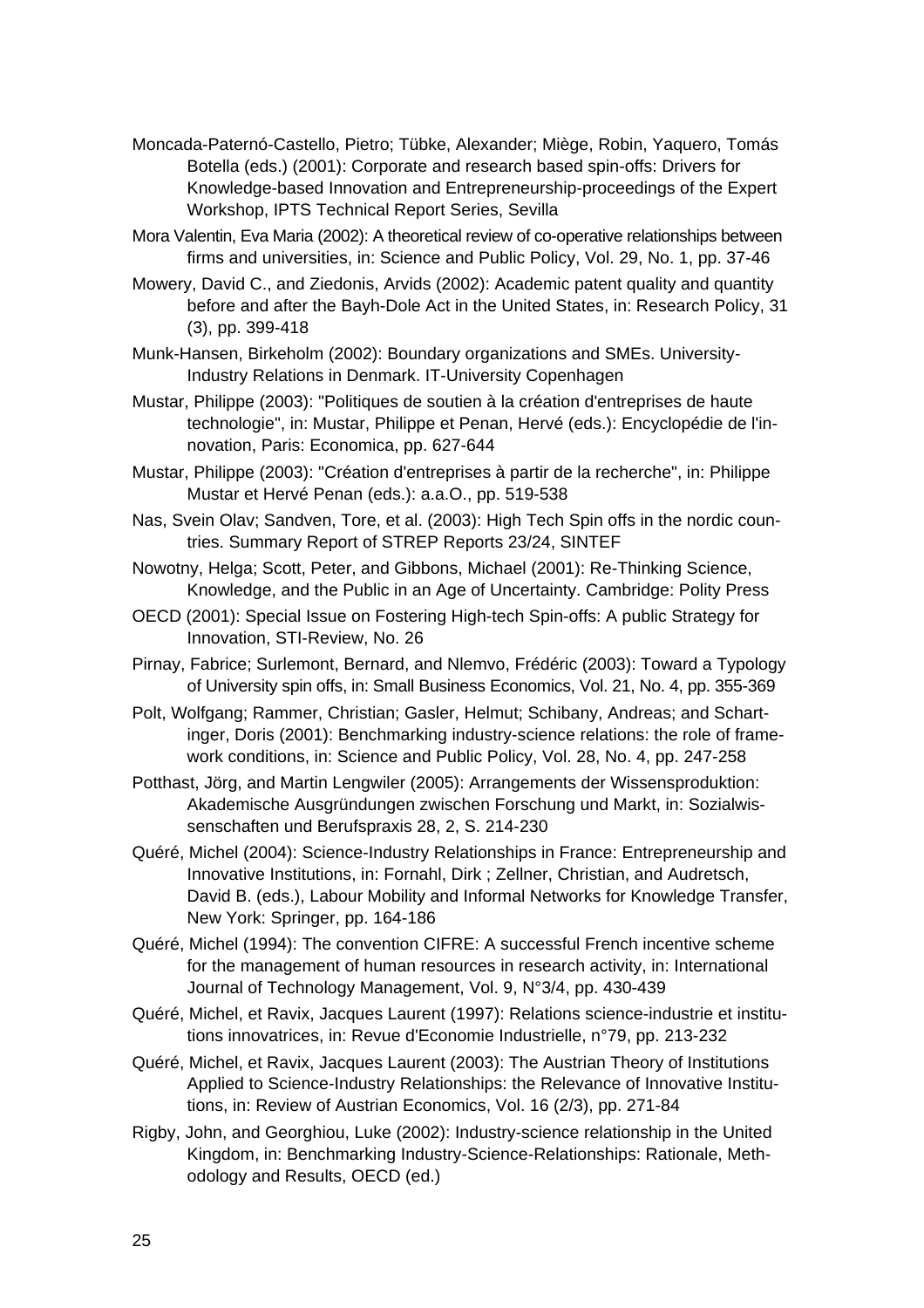- Schmiemann, Manfred, and Durvy, Jean-Noël (2003): New approaches to Technology Transfer from Public Funded Research, in: Journal of Technology Transfer, 28, pp. 9-15
- Science and Technology Policy Council of Finland (2003): Science and Technology Policy Review. Knowledge, Innovation and Internationalisation. Helsinki: Edita
- Simon, Dagmar; Truffer, Bernhard, und Knie, Andreas (2003): Reise durchs Grenzland: Ausgründungen als Cross-Over der Wissensproduktion, in: Franz, Hans-Werner, Howaldt, Jürgen, Jacobsen, Heike und Kopp, Ralf (Hg.): Forschen – lernen – beraten. Der Wandel von Wissensproduktion und -transfer in den Sozialwissenschaften. Berlin: edition sigma, S. 339-356
- Steinsli, Jartrud, and Spilling, Olav R. (2004): On the role of small firms in cluster evolution: the case of internet development in Norway during the 1990s, in: International Journal of Entrepreneurship and Innovation Management, Vol. 4, No. 2/3, pp. 194-215
- Stephan, Paula. E.; Gurmu, Shif; Sumell, A. J., and Black, Grant (2002): Patenting and publishing: Substitutes or complements for university faculty. Paper prepared for the May 2002 NBER Higher Education Meeting, Cambridge (MA)
- Thursby, Jerry G. and Thursby, Marie C., "Who is Selling the Ivory Tower? Sources of Growth in University Licensing" (May 2000). NBER Working Paper No. W7718. Available at SSRN: http://ssrn.com/abstract=232103
- Tilburg, J. J. van; Sijde P. C. van der; Molero J., and Casado, P. (2002): Virtual incubation of research spin-offs. Entrepreneurship and innovation, in: The International Journal of Entrepreneurship and Innovation, Vol. 3, No. 4, pp. 285-293
- Tuunainen, Juha (2004): Hybrid Practices: The Dynamics of University Research and Emergence of a Biotechnology Company, Research Reports No. 244, Department of Sociology, University of Helsinki
- van der Meulen, Barend, and Rip, Arie (2001): The Netherlands: Science policy by mediation, in: Larédo, Philippe, and Mustar, Philippe (eds.): a.a.O., pp. 297-324
- Vaughan, Diane (1999): The role of the organization in the production of techno-scientific knowledge, in: Social Studies of Science 29 (6), pp. 913-943
- Wennerås, Christine, and Wold, Agnes (1997): Nepotism and Sexism in Peer-review, in: Nature, No. 387, 22. Mai, pp. 341-343
- Wintjes, R.; Tilburg, J. J. van; Sijde, P. C. van der, and Hocke, M. (2002): Spin-offs uit kennisinstellingen. Een vergelijkend literatuuronderzoek. [Spin-offs from knowledge institutes, a comparative literature study]. Maastricht, MERIT
- Ylijoki, Oili-Helena (2003): Entangled in Academic Capitalism? A Case-study on Changing Ideas and Practices of University Research, in: Higher Education 45 (3), pp. 307–35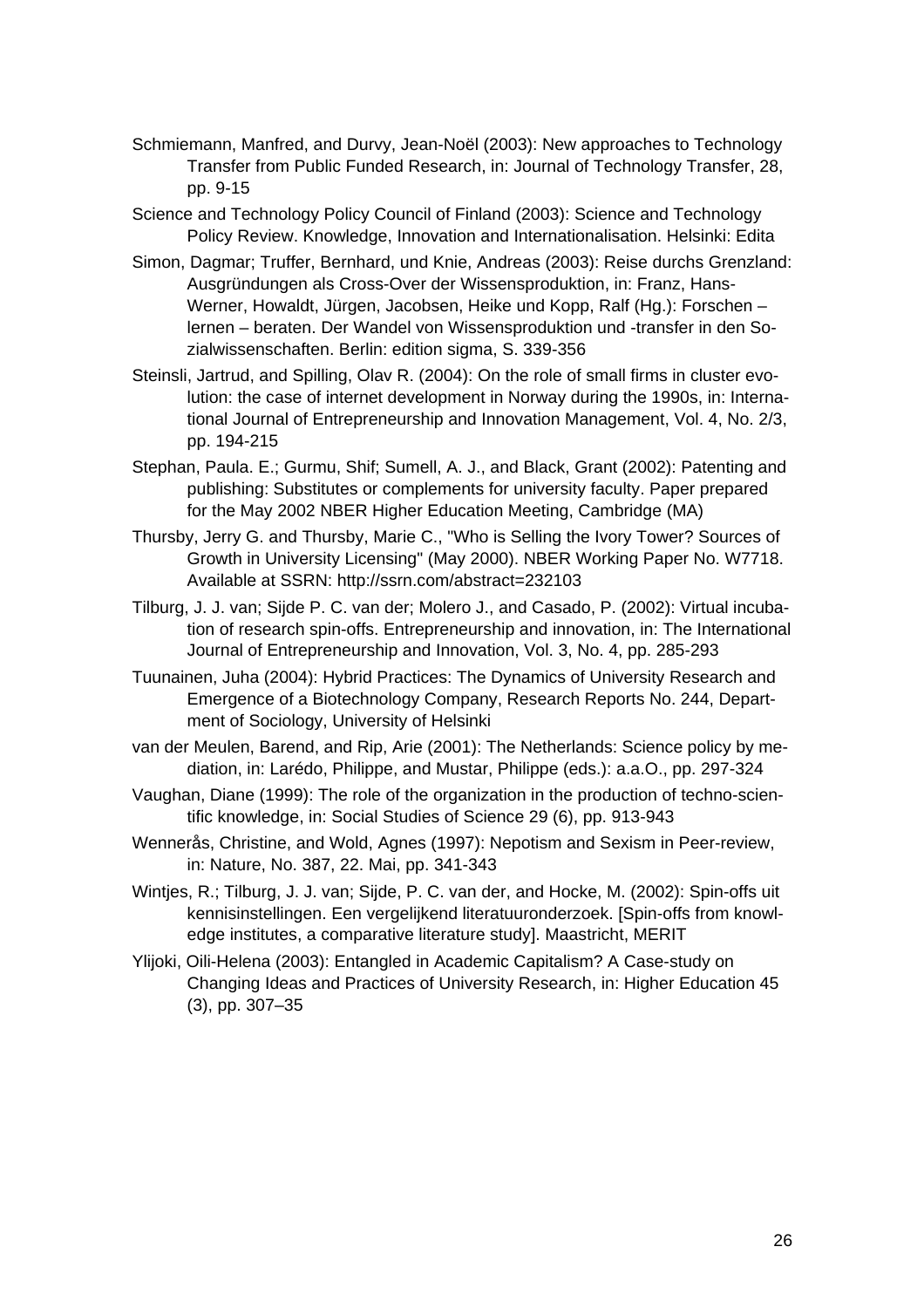## Discussion Papers der Projektgruppe Wissenschaftspolitik am Wissenschaftszentrum Berlin für Sozialforschung

elektronisch verfügbar unter: www.wz-berlin.de/publikation/discussion\_papers/liste\_discussion\_papers.de.htm

| 2005       |                                                                                                                                                                                                                                                                                          |
|------------|------------------------------------------------------------------------------------------------------------------------------------------------------------------------------------------------------------------------------------------------------------------------------------------|
|            |                                                                                                                                                                                                                                                                                          |
| P 2005-101 | Martin Lengwiler & Dagmar Simon (eds.), "New Governance Arrange-<br>ments in Science Studies", 106 S.                                                                                                                                                                                    |
| P 2005-102 | Hildegard Matthies, Zwischen Nepotismus und reflexiven Standards -<br>Personalpolitiken und Karrierechancen in der Industrieforschung - Eine<br>Studie des Wissenschaftszentrums Berlin für Sozialforschung (WZB), ge-<br>fördert von der Deutschen Forschungsgemeinschaft (DFG), 114 S. |
| 2006       |                                                                                                                                                                                                                                                                                          |
|            |                                                                                                                                                                                                                                                                                          |

P 2006-101 Andreas Knie & Dagmar Simon, Forschung im Cross-Over Modus: Neue Arrangements in der Wissensproduktion, 26 S.